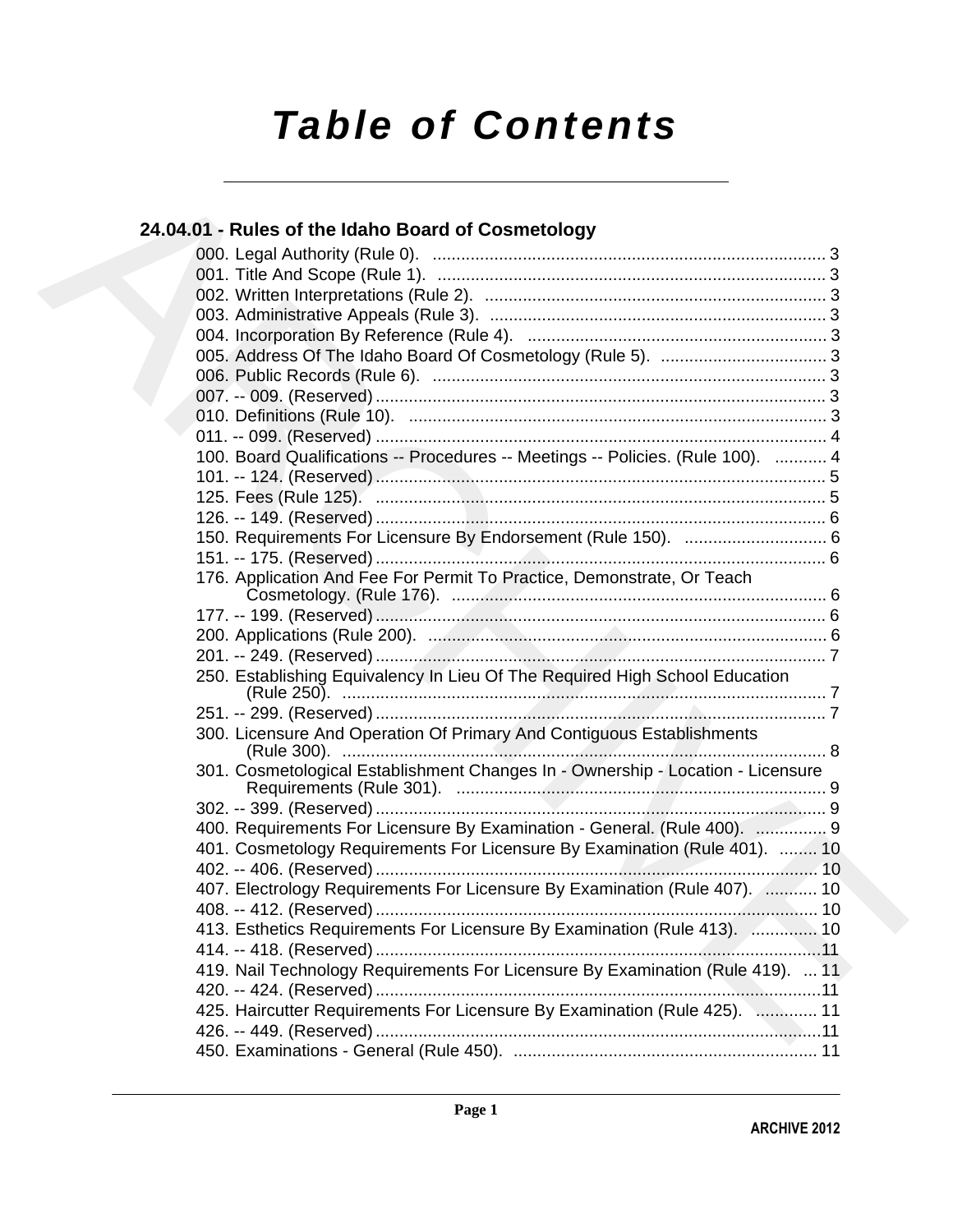### *Table of Contents (cont'd)*

| 540. Cosmetological School Changes In - Ownership - Location - Licensure    |  |
|-----------------------------------------------------------------------------|--|
|                                                                             |  |
|                                                                             |  |
| 550. Rules For Cosmetology Schools Approved To Teach Electrology            |  |
|                                                                             |  |
|                                                                             |  |
| 560. Rules For Cosmetology Schools Teaching Esthetics (Rule 560).  15       |  |
|                                                                             |  |
| 570. Rules For Cosmetology Schools Teaching Nail Technology (Rule 570).  15 |  |
|                                                                             |  |
| 575. Rules For Cosmetology Schools Teaching Haircutting (Rule 575).  16     |  |
|                                                                             |  |
|                                                                             |  |
|                                                                             |  |
| 700. Cosmetology -- Electrology, Esthetics, And Nail Technology Apprentice  |  |
|                                                                             |  |
|                                                                             |  |
|                                                                             |  |
|                                                                             |  |
|                                                                             |  |
|                                                                             |  |
|                                                                             |  |
|                                                                             |  |
|                                                                             |  |
|                                                                             |  |
|                                                                             |  |
|                                                                             |  |
|                                                                             |  |
|                                                                             |  |
|                                                                             |  |
|                                                                             |  |
|                                                                             |  |
|                                                                             |  |
|                                                                             |  |
|                                                                             |  |
|                                                                             |  |
|                                                                             |  |
|                                                                             |  |
|                                                                             |  |
|                                                                             |  |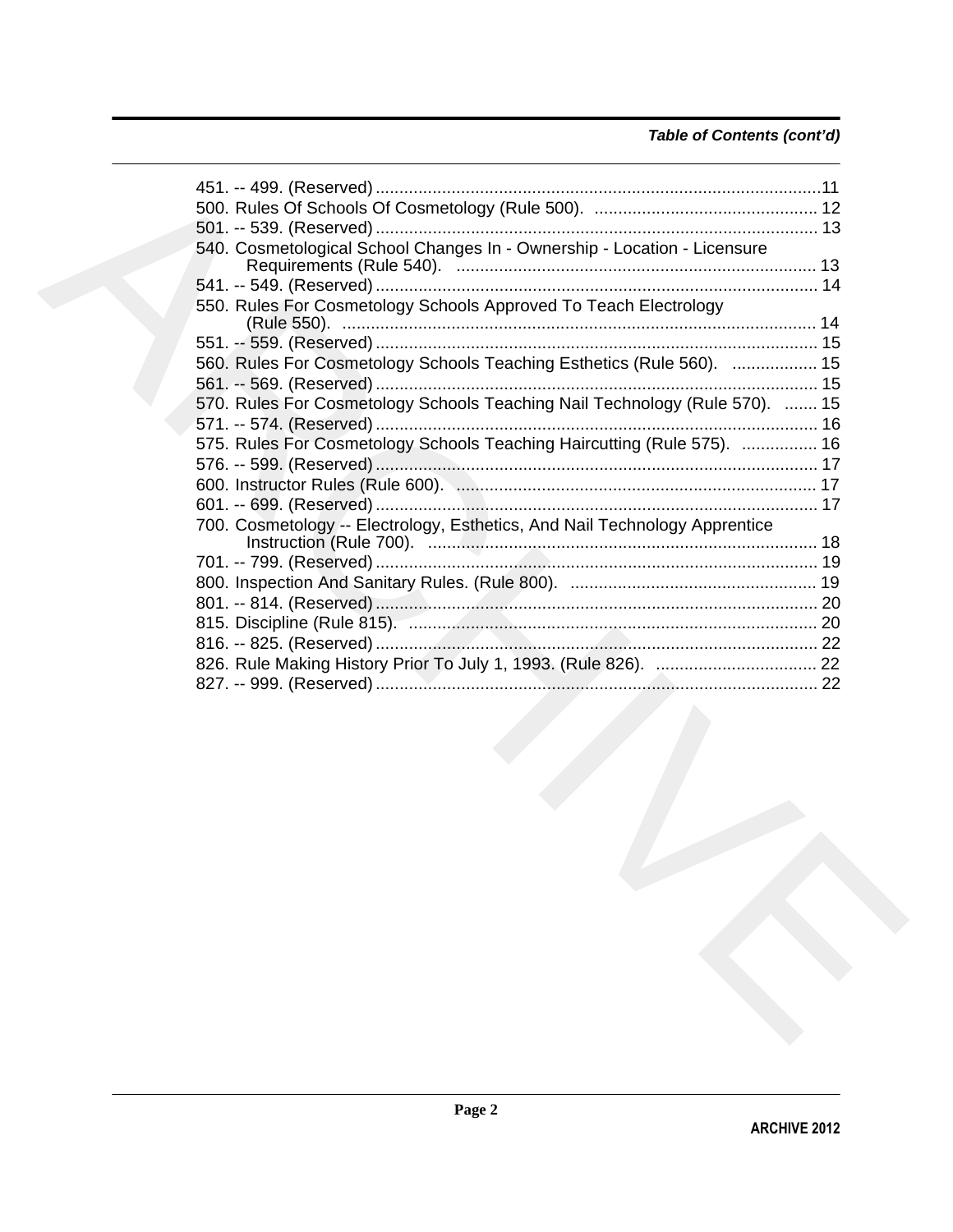### **IDAPA 24 TITLE 04 CHAPTER 01**

### **24.04.01 - RULES OF THE IDAHO BOARD OF COSMETOLOGY**

### <span id="page-2-1"></span><span id="page-2-0"></span>**000. LEGAL AUTHORITY (RULE 0).**

These rules are hereby prescribed and established pursuant to the authority vested in the Idaho Board of Cosmetology by the provisions of Section 54-821, Idaho Code. (7-1-97) by the provisions of Section 54-821, Idaho Code.

### <span id="page-2-2"></span>**001. TITLE AND SCOPE (RULE 1).**

These rules shall be cited as IDAPA 24.04.01, "Rules of the Idaho Board of Cosmetology." (7-1-97)

### <span id="page-2-3"></span>**002. WRITTEN INTERPRETATIONS (RULE 2).**

The Board may have written statements that pertain to the interpretation of the rules of this chapter. Such interpretations, if any, are available for public inspection and copying at cost in the main office of the Bureau of Occupational Licenses.

### <span id="page-2-4"></span>**003. ADMINISTRATIVE APPEALS (RULE 3).**

Administrative appeals shall be governed by the Administrative Procedure Act, Title 67, Chapter 52, Idaho Code. (3-8-02)

### <span id="page-2-5"></span>**004. INCORPORATION BY REFERENCE (RULE 4).**

These rules do not incorporate by reference any document other than those sections of Idaho Code so referenced. (3-8-02)

### <span id="page-2-10"></span><span id="page-2-6"></span>**005. ADDRESS OF THE IDAHO BOARD OF COSMETOLOGY (RULE 5).**

**24.04.01 - RULES OF THE IDAHO BOARD OF COSMETOLOGY<br>
1001.** IDENTIFICANTY (RLLE)<br>
The relation whether presents and administrational Lieman to the authority vessel in the Island Board of Commission<br>
by the providince of S The office of the Board of Cosmetology is located within the Bureau of Occupational Licenses, 700 W. State Street, Boise, Idaho 83702. The Bureau is open between the hours of 8:00 a.m. and 5:00 p.m. each day except Saturdays, Sundays and holidays. The phone number of the Board is (208) 334-3233. The Board's fax number is (208) 334-3945. The Board's e-mail address is cos@ibol.idaho.gov. The Board's official website is http://www.ibol.idaho.gov.

(3-19-07)

### <span id="page-2-7"></span>**006. PUBLIC RECORDS (RULE 6).**

The records associated with the Board of Cosmetology are subject to the provisions of the Idaho Public Records Act, Title 9, Chapter 3, Idaho Code. (3-8-02)

### <span id="page-2-8"></span>**007. -- 009. (RESERVED)**

### <span id="page-2-11"></span><span id="page-2-9"></span>**010. DEFINITIONS (RULE 10).**

These rules expressly adopt all definitions set forth in Section 54-802, Idaho Code, in addition to the following:

(3-30-01)

<span id="page-2-17"></span>

| 01. | <b>Gender.</b> Any reference to a gender shall mean both masculine and feminine. | $(7-1-97)$ |
|-----|----------------------------------------------------------------------------------|------------|
|     |                                                                                  |            |

<span id="page-2-13"></span><span id="page-2-12"></span>**02. Board**. The Idaho Board of Cosmetology as prescribed in Section 54-802, Idaho Code. (7-1-97)

**03. Bureau**. The Bureau of Occupational Licenses, as prescribed in Section 54-828 and Section 67- 2602, Idaho Code. (3-8-02)

**04.** Chief. The Bureau Chief of the Bureau of Occupational Licenses as established by Section 67-<br>(7-1-97) 2602, Idaho Code.

- <span id="page-2-15"></span><span id="page-2-14"></span>**05.** Current License. An unexpired license in good standing. (7-1-97)
- <span id="page-2-18"></span><span id="page-2-16"></span>**06.** Establishment. A licensed cosmetological establishment. (7-1-97)

**Record of Instruction**. The final documentation of total hours and operations completed by a intained by a school or, in the case of an apprentice, the instructor. (3-30-01) student that is maintained by a school or, in the case of an apprentice, the instructor.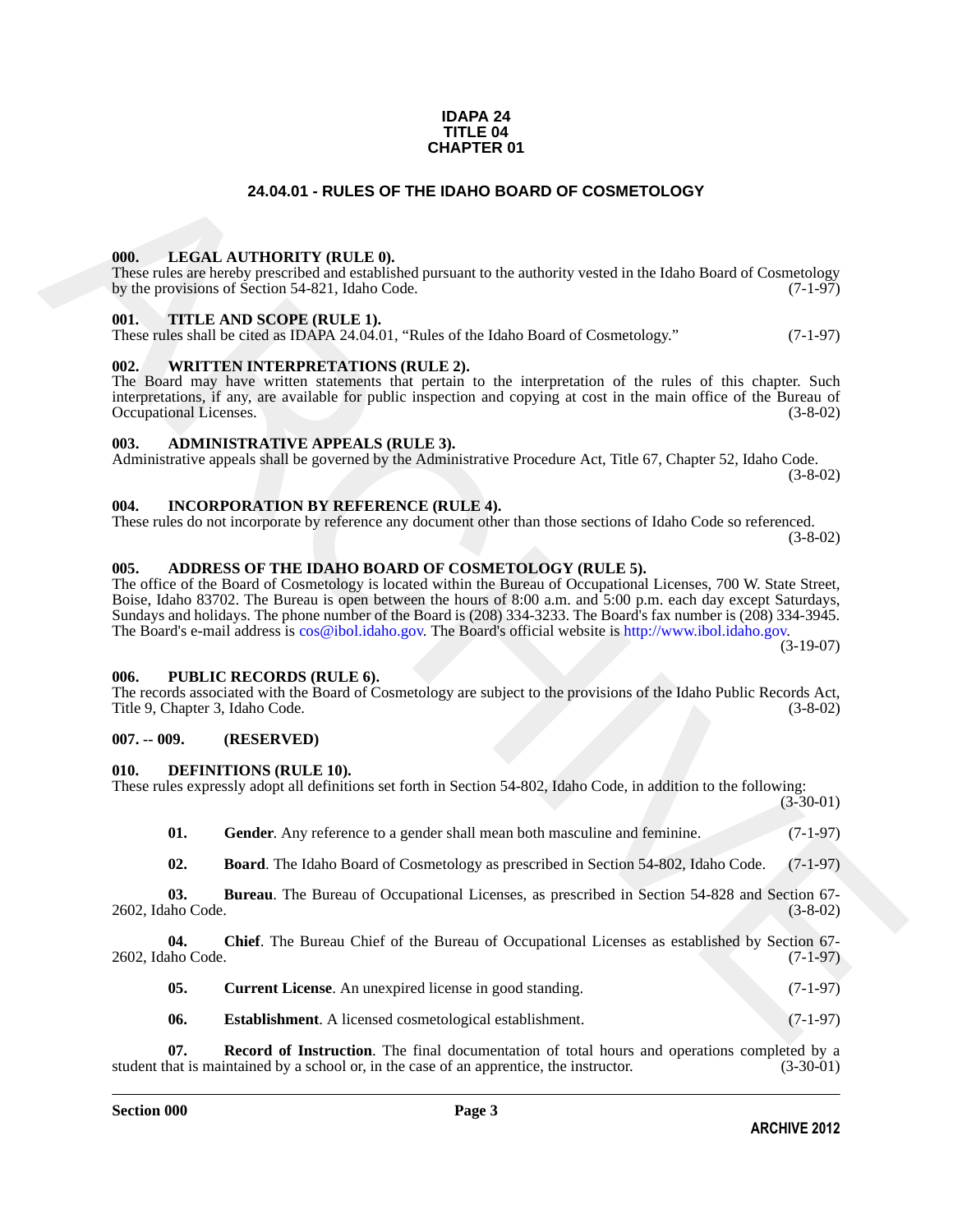<span id="page-3-12"></span><span id="page-3-11"></span><span id="page-3-10"></span><span id="page-3-8"></span><span id="page-3-7"></span><span id="page-3-5"></span><span id="page-3-4"></span>

| - 09. | <b>Rules.</b> The rules of the Board. | $(7-1-97)$ |
|-------|---------------------------------------|------------|
|       |                                       |            |

### <span id="page-3-9"></span><span id="page-3-6"></span><span id="page-3-0"></span>**011. -- 099. (RESERVED)**

### <span id="page-3-1"></span>**100. BOARD QUALIFICATIONS -- PROCEDURES -- MEETINGS -- POLICIES. (RULE 100).**

### <span id="page-3-3"></span><span id="page-3-2"></span>**01. Board Member Qualifications**. (3-19-07)

|               | 08.                    | <b>Certificate of Graduation.</b> A signed, notarized statement from a school or, in the case of an<br>apprentice, the instructor, which indicates that the student has fulfilled all requirements of that school or<br>apprenticeship and is eligible for examination.                                                                                                                                 | $(7-1-97)$  |
|---------------|------------------------|---------------------------------------------------------------------------------------------------------------------------------------------------------------------------------------------------------------------------------------------------------------------------------------------------------------------------------------------------------------------------------------------------------|-------------|
|               | 09.                    | Rules. The rules of the Board.                                                                                                                                                                                                                                                                                                                                                                          | $(7-1-97)$  |
|               | 10.                    | School. A licensed school of cosmetology.                                                                                                                                                                                                                                                                                                                                                               | $(7-1-97)$  |
|               | 11.                    | School of Electrology. A licensed school of cosmetology approved to teach electrology. (3-30-01)                                                                                                                                                                                                                                                                                                        |             |
|               | 12.                    | Endorsement Certification. In accordance with Section 54-812, Idaho Code.                                                                                                                                                                                                                                                                                                                               | $(7-1-97)$  |
|               | 13.                    | Hospital Grade. Hospital grade means a disinfecting agent registered by the Environmental<br>Protection Agency as an effective germicidal/bactericidal, fungicidal, and virucidal disinfectant or any other<br>equivalent agent that effectively frees instruments from infectious or otherwise harmful microorganisms. Such agents<br>must be used in accordance with the manufacturer's instructions. | $(3-19-07)$ |
|               | 14.                    | First-Aid Kit. First-aid kit means a packaged and identifiable assortment of medical supplies,<br>including adhesive bandages, skin antiseptic, disposable gloves, and gauze, which may be used for cleaning and<br>protecting blood spills and other minor emergency traumas of the human body.                                                                                                        | $(3-30-01)$ |
|               | 15.                    | Patron. Patron means any person who receives the services of anyone licensed or otherwise<br>regulated by the provisions of Chapter 8, Title 54, Idaho Code.                                                                                                                                                                                                                                            | $(3-19-07)$ |
|               | 16.                    | <b>Examination</b> . The examination approved by the board is the National Interstate Council of State<br>Boards of Cosmetology examination. The examination shall consist of practical examination, theory examination and<br>jurisprudence examination.                                                                                                                                               | $(4-2-08)$  |
| $011. - 099.$ |                        | (RESERVED)                                                                                                                                                                                                                                                                                                                                                                                              |             |
| <b>100.</b>   |                        | <b>BOARD QUALIFICATIONS -- PROCEDURES -- MEETINGS -- POLICIES. (RULE 100).</b>                                                                                                                                                                                                                                                                                                                          |             |
|               | 01.                    | <b>Board Member Qualifications.</b>                                                                                                                                                                                                                                                                                                                                                                     | $(3-19-07)$ |
| Code.         | a.                     | The Cosmetology Board member shall meet the requirements set forth in Section 54-829, Idaho                                                                                                                                                                                                                                                                                                             | $(3-19-07)$ |
|               | b.<br>individual must: | Cosmetology school representative: To be eligible for appointment to the Cosmetology Board the                                                                                                                                                                                                                                                                                                          | $(7-1-97)$  |
|               | i.                     | Currently hold a license as a cosmetologist in this state; and                                                                                                                                                                                                                                                                                                                                          | $(7-1-97)$  |
|               | ii.                    | For the three (3) years immediately preceding appointment meet the following requirements:                                                                                                                                                                                                                                                                                                              | $(7-1-97)$  |
|               | (1)                    | Monetary interest in school ownership; and                                                                                                                                                                                                                                                                                                                                                              | $(7-1-97)$  |
|               | (2)                    | Actively involved in school management.                                                                                                                                                                                                                                                                                                                                                                 | $(7-1-97)$  |
|               | c.                     | Electrologist Board member qualification requirements -- the Electrology Board member shall:                                                                                                                                                                                                                                                                                                            | $(3-30-01)$ |
|               | $\mathbf{i}$ .         | Be at least twenty-five (25) years of age; and                                                                                                                                                                                                                                                                                                                                                          | $(7-1-97)$  |
|               | ii.                    | Be a resident of this state for at least five $(5)$ years prior to appointment; and                                                                                                                                                                                                                                                                                                                     | $(7-1-97)$  |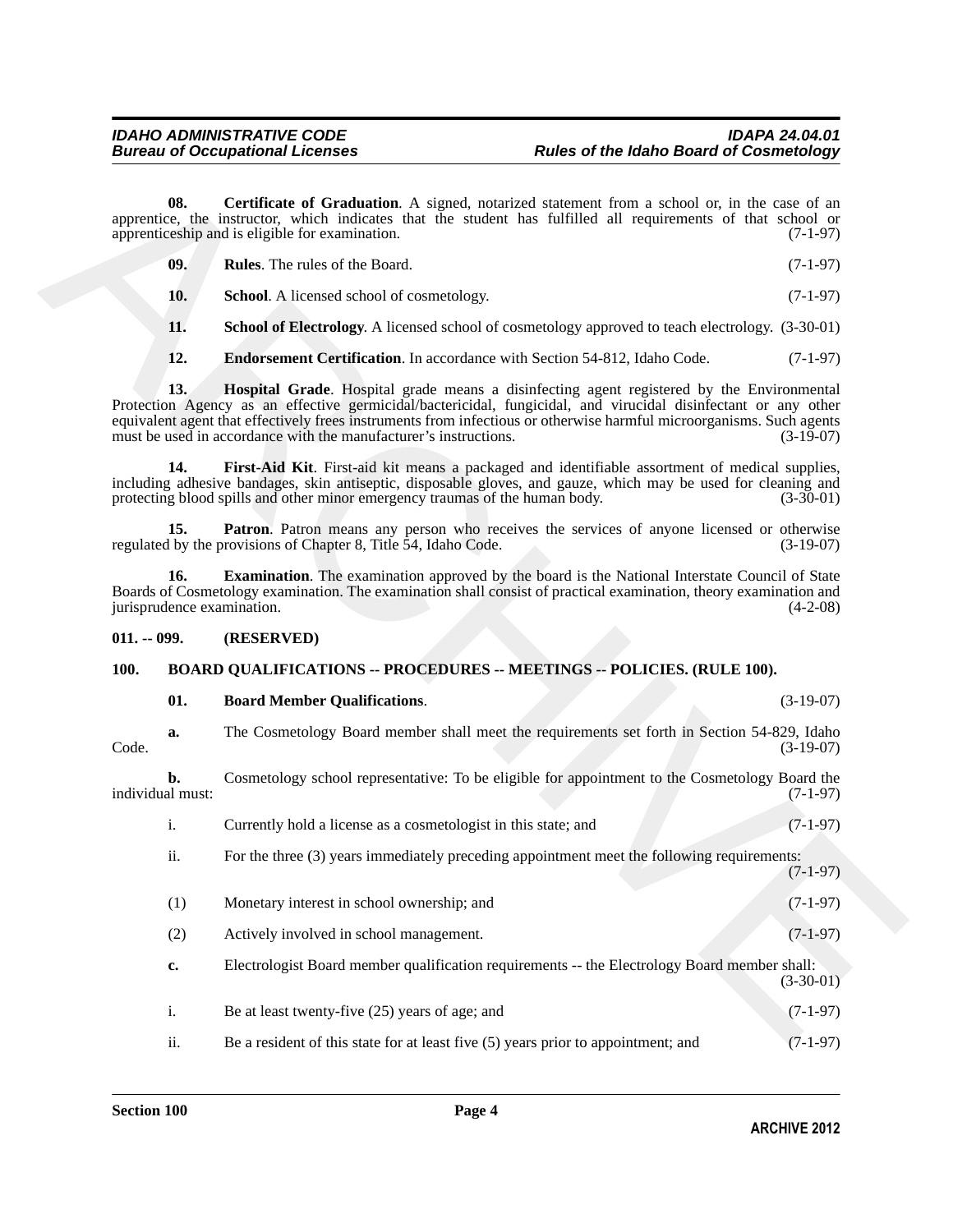<span id="page-4-5"></span><span id="page-4-3"></span><span id="page-4-2"></span><span id="page-4-1"></span><span id="page-4-0"></span>

| iii.<br>appointment; and | Have been engaged in the practice of electrology for at least three (3) years immediately preceding                                     | $(3-30-01)$ |
|--------------------------|-----------------------------------------------------------------------------------------------------------------------------------------|-------------|
| iv.                      | Be a licensed electrologist under the provisions of this act.                                                                           | $(3-30-01)$ |
| 02.                      | <b>Board Meetings - Dates - Places.</b>                                                                                                 | $(7-1-97)$  |
| a.                       | The Board shall meet at least three (3) times a year in regular session beginning on the first Monday<br>of February, June and October. | $(7-1-97)$  |
| $\mathbf{b}$ .           | Board meetings will be held in Boise, Idaho, at the Bureau.                                                                             | $(7-1-97)$  |
| a majority of the Board. | Dates and places of board meetings may be changed and other meetings scheduled by the action of                                         | $(7-1-97)$  |
| $101. - 124.$            | (RESERVED)                                                                                                                              |             |
| 125.                     | FEES (RULE 125).<br>Fees are established in accord with Section 54-818, Idaho Code, as follows:                                         | $(7-1-97)$  |
| 01.                      | <b>Original Permits, Licenses, and Annual Renewals.</b>                                                                                 | $(3-30-01)$ |
| a.                       | Cosmetological establishment, original license - thirty dollars (\$30).                                                                 | $(3-21-12)$ |
| b.                       | Cosmetological establishment, annual renewals - twenty-five dollars (\$25).                                                             | $(3-21-12)$ |
| c.                       | Retail cosmetics Dealer, original license - thirty dollars (\$30).                                                                      | $(3-21-12)$ |
| d.                       | Retail cosmetics dealer, annual renewals - twenty-five dollars (\$25).                                                                  | $(3-21-12)$ |
| e.                       | Makeover or glamour photography business, original license - thirty dollars (\$30).                                                     | $(3-21-12)$ |
| f.                       | Makeover or glamour photography business, annual renewals - twenty-five dollars (\$25). (3-21-12)                                       |             |
| g.                       | Domestic school of cosmetology, original license - four hundred dollars (\$400).                                                        | $(3-21-12)$ |
| h.                       | Domestic school of cosmetology, annual renewals - seventy-five dollars (\$75).                                                          | $(3-21-12)$ |
| i.                       | Registered cosmetologist, original license/annual renewals - fifteen dollars (\$15).                                                    | $(3-21-12)$ |
| j.                       | Nail technician, original license/annual renewals - fifteen dollars (\$15).                                                             | $(3-21-12)$ |
| k.                       | Apprentice, original license (no renewal fees required) - fifteen dollars (\$15).                                                       | $(3-21-12)$ |
| $\mathbf{l}$ .           | Instructor, original license/annual renewals - twenty dollars (\$20).                                                                   | $(3-21-12)$ |
| m.                       | Electrologist, original license/annual renewals - fifteen dollars (\$15).                                                               | $(3-21-12)$ |
| n.                       | Esthetician, original license/annual renewals - fifteen dollars (\$15).                                                                 | $(3-21-12)$ |
| 0.                       | Haircutter, original license/annual renewals - fifteen dollars (\$15).                                                                  | $(3-21-12)$ |
| p.                       | Endorsement fee - eighty-five dollars (\$85).                                                                                           | $(3-21-12)$ |

<span id="page-4-4"></span>**02. Examination Fees**. The fee for those examinations administered by a third party administrator shall be that fee determined by the administrator and shall be paid directly to the administrator by the applicant.

(4-9-09)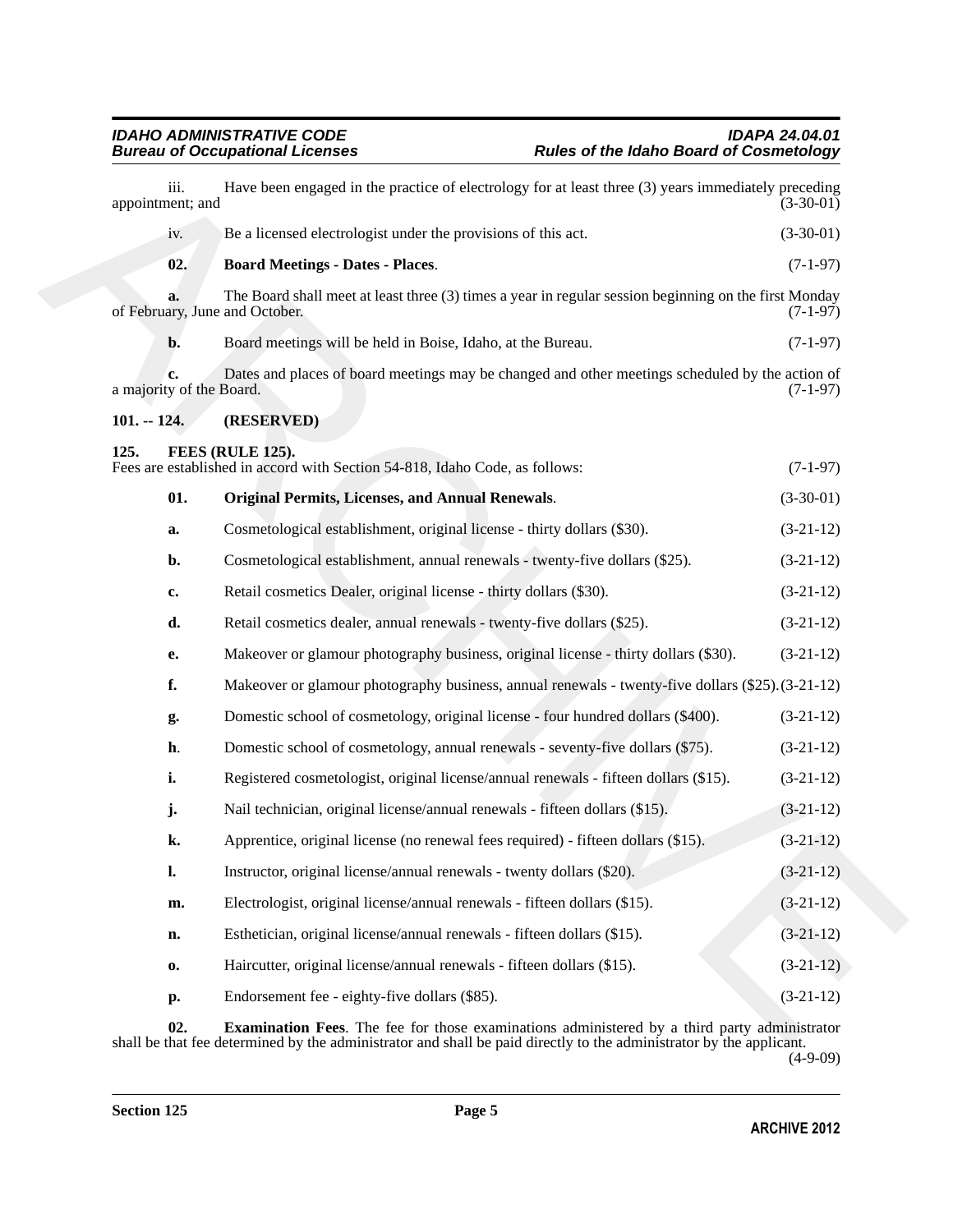<span id="page-5-14"></span><span id="page-5-10"></span><span id="page-5-9"></span>**03. Fees Shall Not Be Prorated or Returnable**. Fees shall not be prorated or returnable. (7-1-97)

<span id="page-5-0"></span>**126. -- 149. (RESERVED)**

### <span id="page-5-1"></span>**150. REQUIREMENTS FOR LICENSURE BY ENDORSEMENT (RULE 150).**

**01. Filing Application**. Applicants for license by endorsement under the provisions of Section 54-812, Idaho Code, shall file an application on forms provided by the Board; and (7-1-97)

**a.** Furnish proof of current license in another state, territory, possession or country, having ents equal to the requirements of Idaho; or (7-1-97) requirements equal to the requirements of Idaho; or

**b.** Document by sworn affidavit attesting to having worked in a cosmetology establishment for three (3) years of practical experience under licensure within the five (5) years immediately preceding application.

(3-30-01)

<span id="page-5-13"></span>**02. Certification of Licensure**. Certification of licensure must be completed and submitted directly to the Board by the licensing agency of the other state, territory, possession or country, and filed in the office of the Board with the application for license and required fee. (3-8-02)

<span id="page-5-12"></span>**03. Application Must Be Accompanied by Proof of Meeting Educational Requirements**. Application for license by endorsement must be accompanied by proof of the applicant having met the educational requirements as set forth in Section 54-805, Idaho Code. (3-30-01)

<span id="page-5-15"></span>**04.** Submit Proof of Birth. Endorsement applicants must furnish a copy of their birth certificate or eptable proof of birth. (7-1-97) other acceptable proof of birth.

<span id="page-5-11"></span>**05. Application Must Be Accompanied by Endorsement Fee and Original License Fee**. Applications for license by endorsement must be accompanied by the endorsement fee and the original license fee. If the Board finds that the applicant is ineligible for license by endorsement, but is eligible for license by examination, the endorsement fee shall be utilized as the examination fee, and the applicant permitted to take the examination.

(3-30-01)

### <span id="page-5-2"></span>**151. -- 175. (RESERVED)**

### <span id="page-5-6"></span><span id="page-5-3"></span>**176. APPLICATION AND FEE FOR PERMIT TO PRACTICE, DEMONSTRATE, OR TEACH COSMETOLOGY. (RULE 176).**

**CO. Fee. Shall Not the Provision of Reformable. Fees shall not he provision of section 34.812, 149.<br>
16. <b>ARCHIVENTYS POR LICENSTRE BY ENDORSENDENT QUILE 150**,<br> **ARCHIVENTS POR LICENSTRE BY ENDORSENDENT QUILE 150.**<br>
16 Application and fee for permit to practice, demonstrate, or teach cosmetology shall be made by the sponsoring agent on forms furnished by the Board and must be received in that office at least seven (7) business days prior to the date of practice, demonstration, or instruction. The applicant shall include the name, address, license number, and the state, territory, possession, or country of licensure, and a ten dollar (\$10) fee for each person who shall practice, demonstrate, or instruct. The permit fee shall not be required for those persons holding a current personal Idaho license issued by the Board. Said practice, demonstration, or instruction shall not commence until the permit is received by the applicant. The permit shall be available for inspection by the Board or its agent at the location of said practice, demonstration, or instruction. The applicant shall be required to inform each person of the sanitary rules for shops and schools prior to said practice, demonstration, or instruction. If the application meets objective requirements established by the Board and the location where the permitted activities are to occur meets the sanitary requirements of Board Rule 800, the Bureau may issue the permit. (3-29-10) of Board Rule 800, the Bureau may issue the permit.

### <span id="page-5-4"></span>**177. -- 199. (RESERVED)**

### <span id="page-5-7"></span><span id="page-5-5"></span>**200. APPLICATIONS (RULE 200).**

<span id="page-5-8"></span>**01. Application for License by Examination**. Application for license by examination shall be made furnished by the Board. (3-8-02) on forms furnished  $\overline{b}y$  the Board.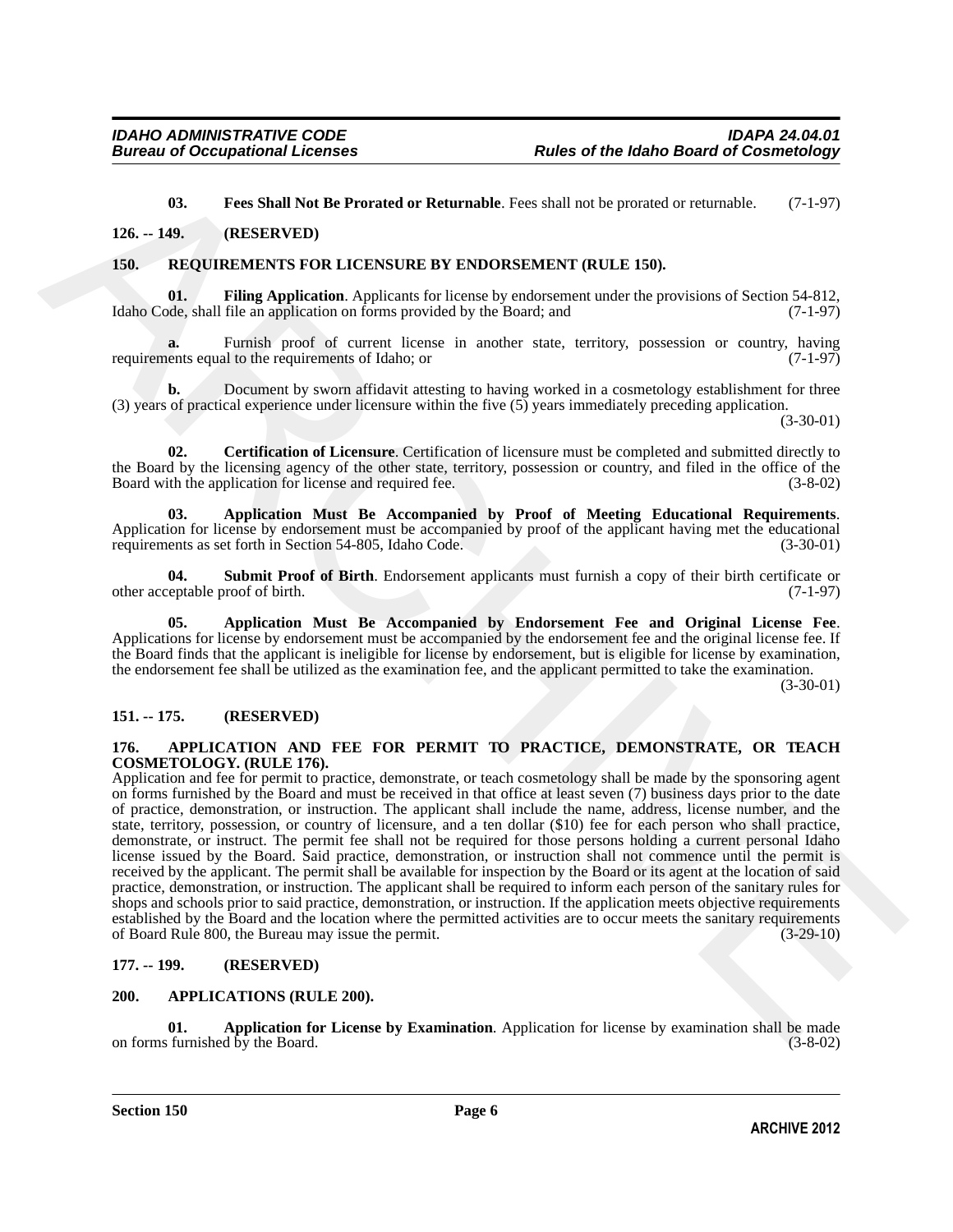| a.                  |                                                                                                                                                                                                                                                                                                                                                        |
|---------------------|--------------------------------------------------------------------------------------------------------------------------------------------------------------------------------------------------------------------------------------------------------------------------------------------------------------------------------------------------------|
|                     | Applicant. Each applicant for licensure by examination shall be required to submit to the Board an<br>application, the required fees and submit or facilitate the submission of the following;<br>$(5-8-09)$                                                                                                                                           |
| b.                  | Records.<br>$(5-8-09)$                                                                                                                                                                                                                                                                                                                                 |
| i.                  | The official record of instruction;<br>$(5-8-09)$                                                                                                                                                                                                                                                                                                      |
| ii.                 | $(3-8-02)$<br>A signed and notarized certificate of graduation;                                                                                                                                                                                                                                                                                        |
| iii.<br>equivalent; | Proof of the required high school education (pursuant to Section 54-805, Idaho Code) or<br>$(5-8-09)$                                                                                                                                                                                                                                                  |
| 1V.                 | Acceptable verification of applicants age; and<br>$(5-8-09)$                                                                                                                                                                                                                                                                                           |
| V.                  | Examination scores.<br>$(5-8-09)$                                                                                                                                                                                                                                                                                                                      |
| 02.                 | Applications Must Be Complete to Be Accepted. Applications shall not be considered complete<br>and accepted until all required information, documents, and fees are received by the Board.<br>$(3-8-02)$                                                                                                                                               |
| 03.<br>the Board.   | <b>Examination</b> . Proof of successful passage of a practical and written examination as approved by<br>$(4-2-08)$                                                                                                                                                                                                                                   |
| 04.                 | Out of State Applicants.<br>$(3-8-02)$                                                                                                                                                                                                                                                                                                                 |
| a.                  | Applicants not completing their instruction in Idaho and currently licensed in another state,<br>territory, possession or country, must also document their other licensure and provide verification of practical<br>experience, in addition to the required application and fees.<br>$(3-8-02)$                                                       |
| b.                  | Applicants not currently licensed in another state, territory, possession or country must provide<br>certified documentation of all instruction received. Records of instruction must be received by the Board directly<br>from the applicable regulatory agency or the facility that provided the instruction.<br>$(3-8-02)$                          |
| 05.                 | Lack of Activity. Applications on file with the Board where an applicant has failed to respond to a<br>Board request or where the applications have lacked activity for five (5) consecutive years shall be deemed denied<br>and shall be terminated upon thirty (30) days written notice unless good cause is established to the Board.<br>$(5-8-09)$ |
| $201. - 249.$       | (RESERVED)                                                                                                                                                                                                                                                                                                                                             |
| 250.                | ESTABLISHING EQUIVALENCY IN LIEU OF THE REQUIRED HIGH SCHOOL EDUCATION                                                                                                                                                                                                                                                                                 |
| (RULE 250).         | The Board will accept the following tests and degrees as being equivalent in lieu of the required high school                                                                                                                                                                                                                                          |
|                     | education (pursuant to Section 54-805, Idaho Code).<br>$(4-2-08)$                                                                                                                                                                                                                                                                                      |
| 01.                 | <b>GED Test.</b> The General Educational Development (G.E.D.) Tests approved by the Department of<br>Education, when an applicant receives an average cutting score of not less than forty-five (45), with no category<br>below a cutting score of forty (40).<br>$(3-30-01)$                                                                          |
| 02.                 | <b>Equivalent Test.</b> Any test approved by the Department of Education to establish education<br>equivalency shall be approved by the Board when an applicant receives a score approved by the Department of<br>Education as meeting the equivalency requirement.<br>$(5-3-03)$                                                                      |
| 03.                 | Degrees. An associates, bachelors, or graduate degree from an accredited college or university.<br>$(4-2-08)$                                                                                                                                                                                                                                          |

### <span id="page-6-6"></span><span id="page-6-4"></span><span id="page-6-3"></span>**04. Out of State Applicants**. (3-8-02)

### <span id="page-6-5"></span><span id="page-6-0"></span>**201. -- 249. (RESERVED)**

### <span id="page-6-10"></span><span id="page-6-7"></span><span id="page-6-1"></span>**250. ESTABLISHING EQUIVALENCY IN LIEU OF THE REQUIRED HIGH SCHOOL EDUCATION (RULE 250).**

### <span id="page-6-9"></span><span id="page-6-8"></span><span id="page-6-2"></span>**251. -- 299. (RESERVED)**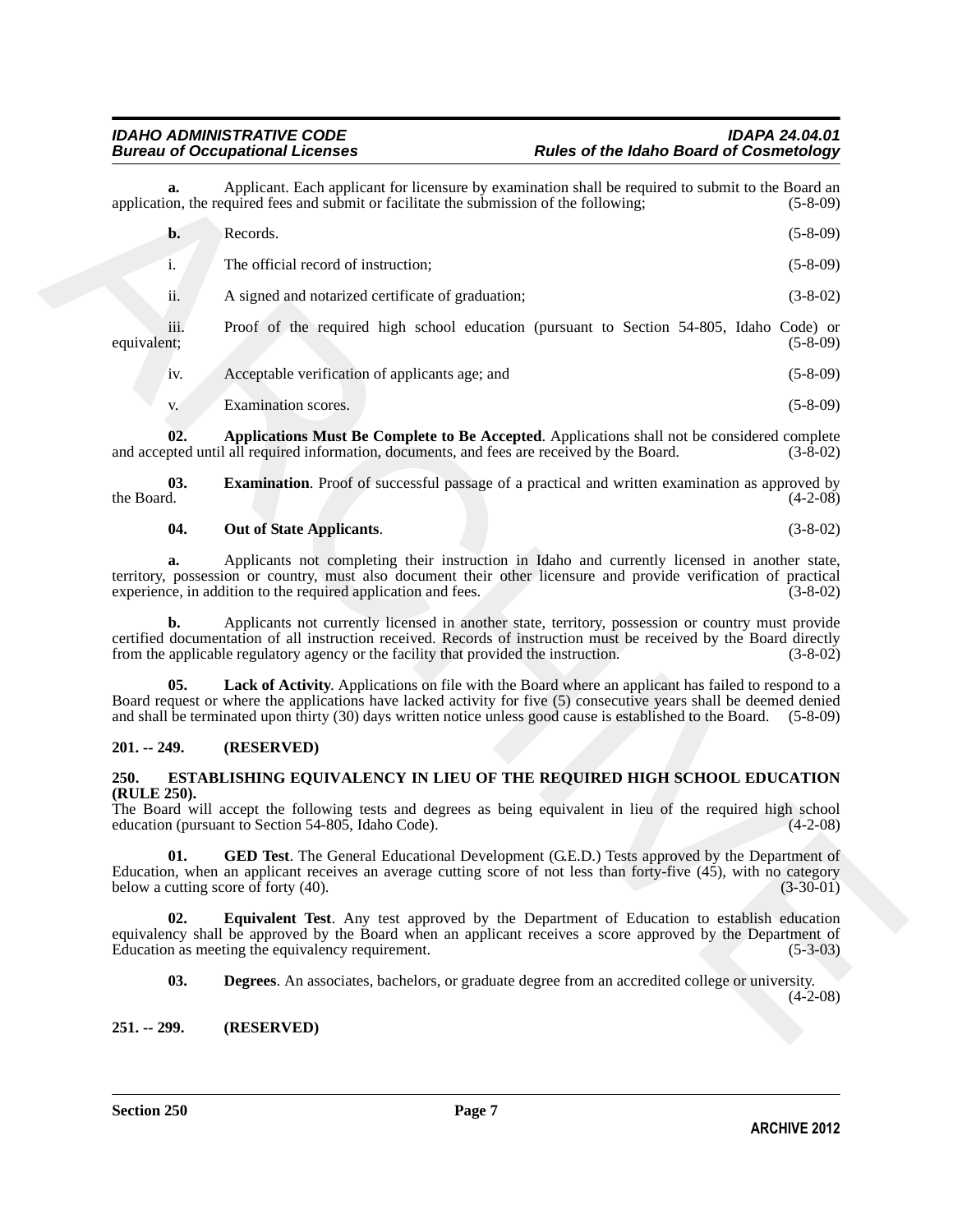### <span id="page-7-1"></span><span id="page-7-0"></span>**300. LICENSURE AND OPERATION OF PRIMARY AND CONTIGUOUS ESTABLISHMENTS (RULE 300).**

<span id="page-7-2"></span>**01. Applications**. Application for establishment license shall be made on forms furnished by the Board. The fully completed application form, with the required fees, must be submitted to the Board and a license issued prior to the opening or operation of any cosmetological establishment. (7-1-97)

**02. Primary Establishment License**. A primary establishment license may be issued and annually only under the following condition: (7-1-97) renewed only under the following condition:

<span id="page-7-5"></span>**a.** Compliance with Subsection 300.01; and (7-1-97)

**b.** There is a clearly defined and designated working floor space of adequate dimension to allow the safe and sanitary practice of any one (1) or combination of defined practices of cosmetology for all individual stations that may be in operation in addition to any restroom and access areas; and (5-3-03)

**c.** There is an approved hot and cold running water source and drainage system that is available to any contiguous cosmetology establishment or barber shop that may exist; and must be within the perimeters of the licensed establishment and separate from the toilet facilities. (7-1-97)

**d.** The licensed area does not overlap any portion of a contiguous or other primary establishment ed area: and (7-1-97) designated area; and

**e.** There are restroom facilities in the building in which the primary establishment is located and which shall be accessible from the primary area and to all contiguous establishments. Said restroom facilities shall contain an approved hot and cold running water source and approved drainage system. Said water source shall be in addition to the work area facilities.

**f.** All primary areas shall be connected by an access area not less than three (3) feet wide and said access shall not be part of any contiguous establishment's designated area. (7-1-97)

**03.** Contiguous Establishment License. A contiguous establishment license may be issued and renewed only under the following condition: (7-1-97) annually renewed only under the following condition:

<span id="page-7-4"></span>**a.** Compliance with Subsection 300.01; and (7-1-97)

**b.** The licensed area is contiguous to an area licensed as a primary cosmetology establishment or barber shop and which is accessible from the primary area by not less than a three (3) foot wide access area; and

(7-1-97)

30a. ITCFNSTER AND OPERATION OP PRIVARY AND CONTICIOUS ESTAINISTNEYS<br>
(RL.I.E.300).<br>
Card The fight completed application (see also that the sequence is the fight completed application for section for the sequence of the **c.** The licensed area does not overlap any portion of a primary or other contiguous establishments' designated area. "Overlap" will not include the cooperative or joint use of "common areas" such as shampoo bowls, restrooms, entrance or reception areas or the like, which are physically located within the designated licensed area of the primary shop but which are not within the designated licensed area of any contiguous shop. As these common areas are within the designated area licensed by the primary establishment, the holder of the primary license will be responsible for any violations which occur there; and (7-1-97) responsible for any violations which occur there; and

The licensed contiguous shop area shall provide adequate dimension to allow the safe and sanitary practice of any one (1) or combination of the defined practices of cosmetology for all individual stations that may be in operation; and (5-3-03) in operation; and

<span id="page-7-3"></span>**e.** There is access to restrooms from within the building. (7-1-97)

**04. Businesses Other Than Cosmetological Establishments or Barber Shops**. Businesses other than cosmetological establishments or barber shops, and living quarters shall be separate and apart. Home establishments must provide a separate outside entrance directly into the establishment and substantial partitions or walls shall extend from the floor to not less than seven (7) feet high, separating the establishment from adjoining rooms used for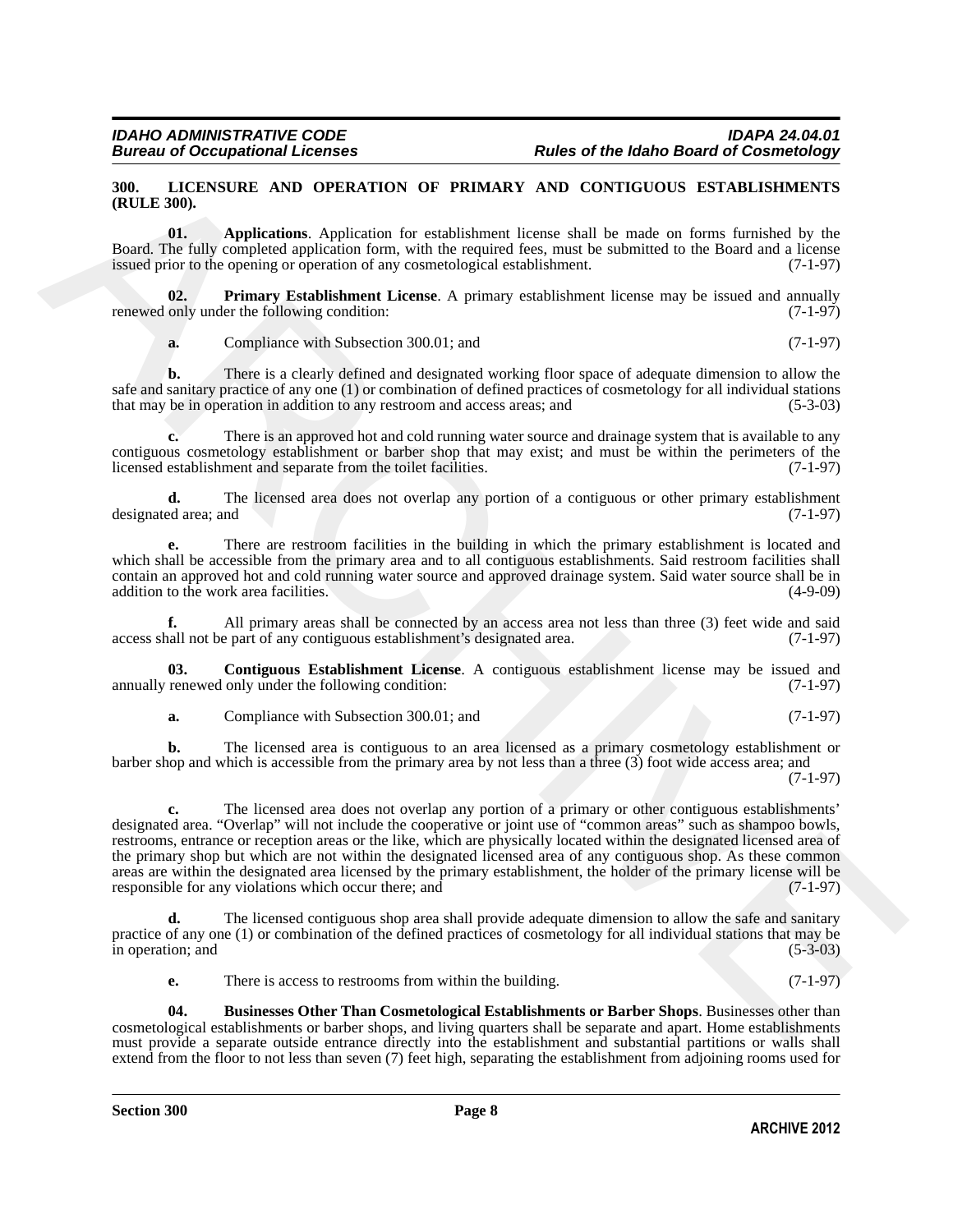business or domestic purposes. All doors to an establishment from adjacent rooms shall be closed. (7-1-97)

<span id="page-8-12"></span>**05. Adequate Toilet Facilities**. Adequate toilet facilities shall be conveniently located and accessible from within the building where the establishment is located. (7-1-97)

<span id="page-8-13"></span>**06. Conditions for Issuance**. No cosmetological establishment license may be issued which includes ups all or any portion of an existing establishment license. (7-1-97) or overlaps all or any portion of an existing establishment license.

### <span id="page-8-6"></span><span id="page-8-3"></span><span id="page-8-0"></span>**301. COSMETOLOGICAL ESTABLISHMENT CHANGES IN - OWNERSHIP - LOCATION - LICENSURE REQUIREMENTS (RULE 301).**

hadron of differential purposes. All down to an earth bitmes in the absent means that he cloud.<br>
The worldstrake different linear states and the conventions between the states and the conventions between the conventions o **01. Change of Ownership or Location**. Whenever a change of ownership or fixed location of an establishment occurs, an original license fee must be paid and compliance with all rules concerning a new establishment must be met, before a new license will be issued. In the event of the relocation of a contiguous establishment within the same primary establishment, an original license fee shall not be required provided the contiguous establishment is currently licensed at the time of the relocation. LICENSES ARE NOT TRANSFERABLE. (5-3-03) TRANSFERABLE.

<span id="page-8-5"></span>**02. Board Must Be Informed of All Changes**. The Board must be informed in writing of any and all changes of ownership and location of establishments.

<span id="page-8-7"></span>**03. Deletion of an Owner**. Deletion of an owner in a multiple ownership may be effected by filing a tatement with the Board signed by the person withdrawing and/or the remaining owner(s). (7-1-97) written statement with the Board signed by the person withdrawing and/or the remaining owner(s).

<span id="page-8-11"></span>**04. Transfer of Owner**. If the transfer involves change of corporate structure or deleting one (1) or more owners, a written notarized statement signed by all former owners as registered with the Board shall be accepted. If the existing establishment license has expired, the procedure as set forth in Subsection 300.01 shall be followed. (7-1-97) followed. (7-1-97)

<span id="page-8-4"></span>**05. Addition of an Owner**. Addition of an owner to multiple ownership constitutes a change in ownership and the requirements for a new establishment apply. (7-1-97)

<span id="page-8-10"></span>**06. Supervision in an Establishment**. A properly licensed establishment must operate under proper supervision, refer to Section 54-803, Idaho Code. (7-1-97)

**07. Out of Business**. Whenever any shop ceases operation at the licensed location, the owner(s) or authorized agent of the shop shall notify the Board by submitting either: (5-3-03)

<span id="page-8-9"></span><span id="page-8-8"></span>**a.** A signed letter advising that the shop is out of business; or (5-3-03)

**b.** The establishment license bearing the signature of the owner(s) or authorized agent and marked out-of-business. (5-3-03)

**08.** License Status. A new primary or contiguous establishment license will not be issued for any that is currently licensed as an establishment at the time of application. (5-3-03) location that is currently licensed as an establishment at the time of application.

### <span id="page-8-1"></span>**302. -- 399. (RESERVED)**

### <span id="page-8-16"></span><span id="page-8-14"></span><span id="page-8-2"></span>**400. REQUIREMENTS FOR LICENSURE BY EXAMINATION - GENERAL. (RULE 400).**

**01.** Requirements. Applicants for license by examination must complete an application (Refer to Rule) 200) and file it with the Board, along with proof of successfully passing the approved examination with a score of at least seventy-five percent (75%) and a completed certificate of graduation submitted to the Board by the school.

 $(4-2-08)$ 

<span id="page-8-15"></span>**02. If Applicant Is From Another State**. If applicant is from another state, territory, possession, or country, and is ineligible for license by endorsement, proof of having a current license in good standing and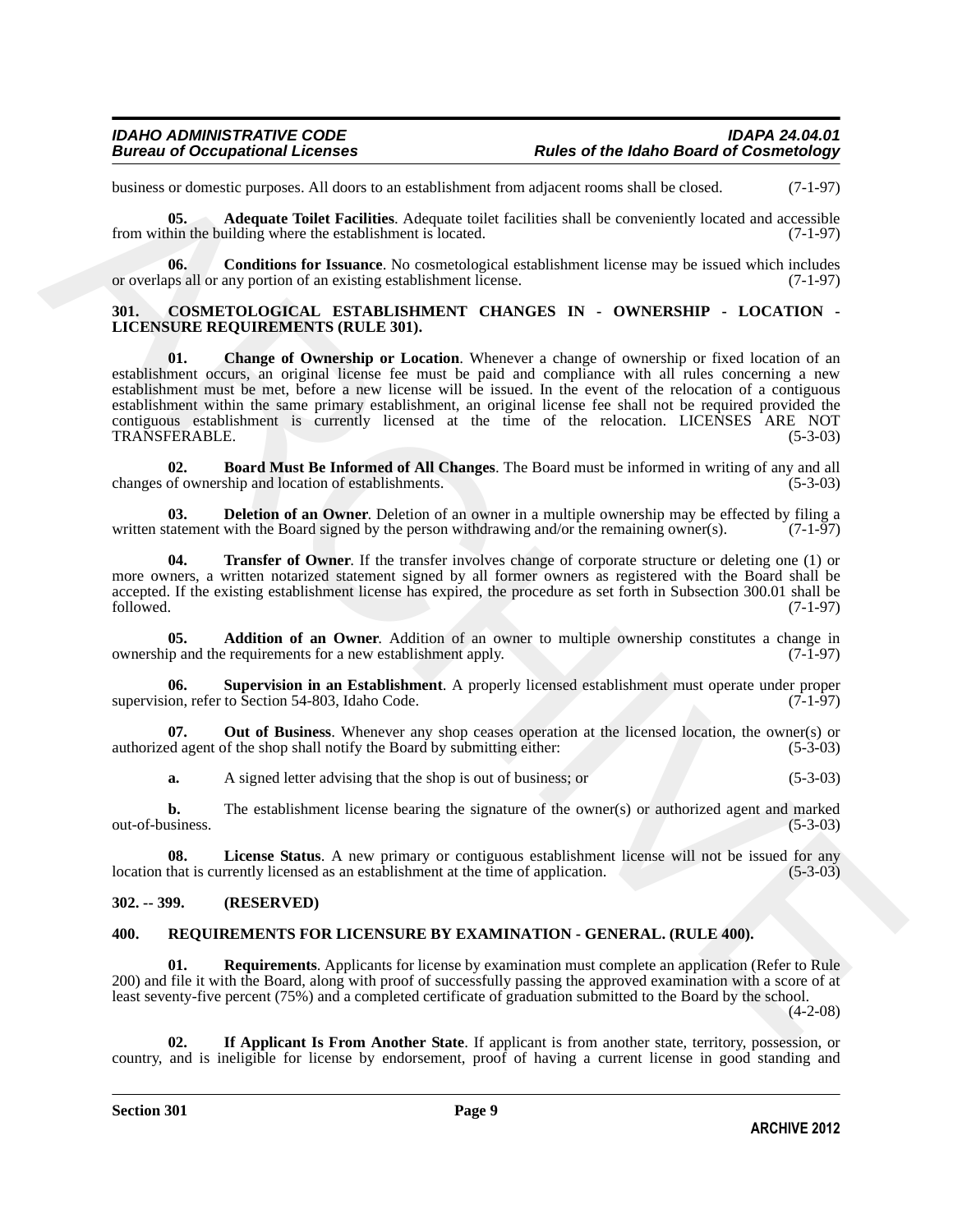instruction equivalent to the foregoing requirements must be submitted to the Board (Refer to Rule 200). (3-30-01)

### <span id="page-9-5"></span><span id="page-9-0"></span>**401. COSMETOLOGY REQUIREMENTS FOR LICENSURE BY EXAMINATION (RULE 401).**

<span id="page-9-7"></span>**01. Filing of Record of Instruction**. Applicant must file Record of Instruction covering: two thousand (2,000) hours of instruction as a student, or four thousand (4,000) hours of instruction as an apprentice. (3-30-01)

**02.** Credit for Instruction. Credit for instruction as a student or apprentice will be given for each year cal experience under licensure in another state, territory, possession, or country as follows: (3-30-01) of practical experience under licensure in another state, territory, possession, or country as follows:

<span id="page-9-6"></span>**a.** Two hundred (200) hours as a student, or four hundred (400) hours as an apprentice. (3-30-01)

**b.** Credit will be allowed only on six (6) month experience increments. (7-1-97)

### <span id="page-9-8"></span>**03. Hours Credit Toward Licensure**. (7-1-97)

**a.** A licensed nail technician shall be given credit of two hundred fifty (250) hours toward the required two thousand (2000) hours for a cosmetology course or five hundred (500) hours toward the required four thousand (4,000) hours as a cosmetology apprentice. (7-1-97)

**b.** A licensed esthetician shall be given credit of two hundred fifty (250) hours toward the required sand (2000) hours for a cosmetology course. two thousand (2000) hours for a cosmetology course.

**c.** A licensed haircutter shall be given credit of two hundred fifty (250) hours toward the required two thousand (2000) hours for a cosmetology course. (3-19-07)

**d.** A nail technician student (not licensed) may receive eighty percent (80%) of accumulated hours, ore than two hundred fifty (250) hours, as credit toward a student cosmetology course. (7-1-97) but no more than two hundred fifty (250) hours, as credit toward a student cosmetology course.

An esthetician student (not licensed) may receive eighty percent (80%) of accumulated hours, but hundred fifty (250) hours as credit toward a student cosmetology course. (7-1-97) no more than two hundred fifty (250) hours as credit toward a student cosmetology course.

**f.** A haircutter student (not licensed) may receive eighty percent (80%) of accumulated hours, but no more than two hundred fifty (250) hours, as credit toward a student cosmetology course. (3-19-07)

### <span id="page-9-1"></span>**402. -- 406. (RESERVED)**

### <span id="page-9-9"></span><span id="page-9-2"></span>**407. ELECTROLOGY REQUIREMENTS FOR LICENSURE BY EXAMINATION (RULE 407).**

<span id="page-9-12"></span>**01.** Filing of Record of Instruction. Applicant must file Record of Instruction covering eight hundred (uss as a student, or one thousand six hundred (1.600) hours as an apprentice.  $(800)$  hours as a student, or one thousand six hundred  $(1,600)$  hours as an apprentice.

formerine equivalent to the foregring requirement want be adminised to the Roard (Roffer to Rais) (3, 30.01)<br>
401. COMPTOR OCY REQUIREMENTS FOR LICENSIVES IN THAT MATHEM (1997) (3, 30.01)<br>
403. Cardi afforeservation and s **02. Credit Given for Instruction**. Credit given for instruction will be eighty (80) hours as a student, or one hundred sixty (160) hours as an apprentice, for each year of practical experience under licensure in another state, territory, possession, or country. (3-30-01) territory, possession, or country.

<span id="page-9-11"></span><span id="page-9-10"></span>**03. Credit for Experience**. Credit for experience will be allowed only in full six (6) month increments. (7-1-99)

### <span id="page-9-3"></span>**408. -- 412. (RESERVED)**

### <span id="page-9-13"></span><span id="page-9-4"></span>**413. ESTHETICS REQUIREMENTS FOR LICENSURE BY EXAMINATION (RULE 413).**

**01.** Filing of Record of Instruction. Applicant must file Record of Instruction covering six hundred (using as a student, or one thousand two hundred (1,200) hours as an apprentice. (3-8-02) (600) hours as a student, or one thousand two hundred  $(1,200)$  hours as an apprentice.

<span id="page-9-15"></span><span id="page-9-14"></span>**02.** Credit Given for Instruction. Credit given for instruction as a student will be sixty (60) hours as a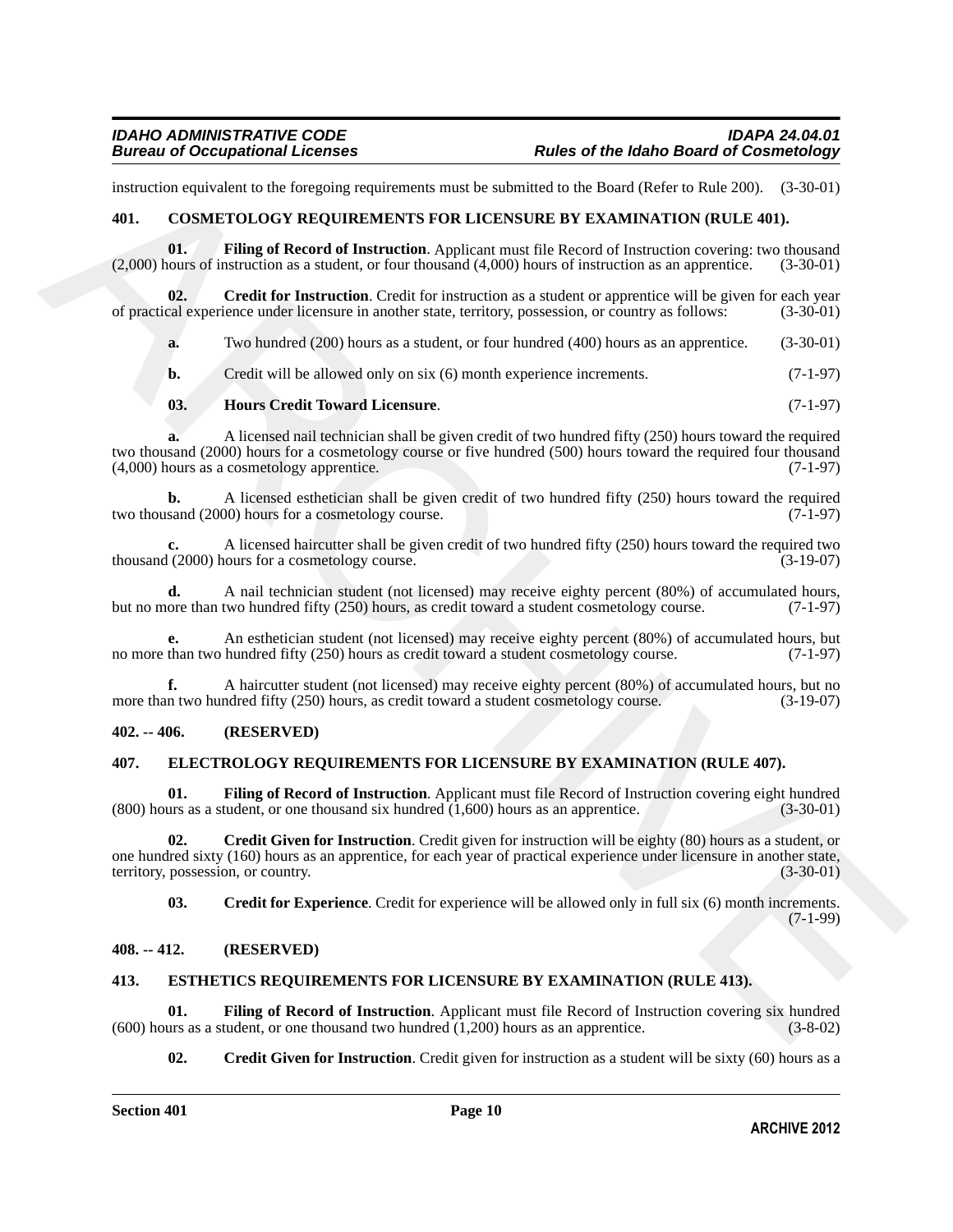student, or one hundred twenty (120) hours as an apprentice, for each year of practical experience under licensure in another state, territory, possession, or country. (3-8-02) another state, territory, possession, or country.

<span id="page-10-8"></span>**03. Six Month Allowance for Credit**. Credit for experience will be allowed only in full six (6) month increments. (7-1-99)

<span id="page-10-7"></span>**04. Hours Credit Toward Licensure**. One-seventh (1/7) of cosmetology student training hours may be credited toward esthetics instruction requirements. (4-9-09)

### <span id="page-10-0"></span>**414. -- 418. (RESERVED)**

### <span id="page-10-17"></span><span id="page-10-1"></span>**419. NAIL TECHNOLOGY REQUIREMENTS FOR LICENSURE BY EXAMINATION (RULE 419).**

<span id="page-10-19"></span><span id="page-10-18"></span>**Filing of Record of Instruction.** Applicant must file Record of Instruction covering four hundred (400) hours as a student, or eight hundred (800) as an apprentice. (3-8-02)

smalent or one handred reserve (120) hearts can appear in a presention, for each year of practical septents analog (130, 03)<br>
incomenses.<br> **ARCHIVES** and Constitution and Constitution Constitution (130) of cosmology shole **02. Credit Given for Instruction**. Credit given for instruction as a student will be forty (40) hours as a student, or eighty (80) hours as an apprentice, for each year of practical experience under licensure in another state, territory, possession or country. (3-8-02)

<span id="page-10-21"></span>**03.** Six Month Allowance for Credit. Credit will be allowed only on six (6) month experience increments. (7-1-97) increments. (7-1-97)

<span id="page-10-20"></span>**04. Hours Credit Toward Licensure**. One-seventh (1/7) of cosmetology student training hours may be credited toward nail technology instruction requirements. (3-30-01)

### <span id="page-10-2"></span>**420. -- 424. (RESERVED)**

### <span id="page-10-12"></span><span id="page-10-3"></span>**425. HAIRCUTTER REQUIREMENTS FOR LICENSURE BY EXAMINATION (RULE 425).**

<span id="page-10-14"></span>**01. Filing of Record of Instruction**. Applicant must file Record of Instruction covering nine hundred  $(900)$  hours as a student.

<span id="page-10-13"></span>**02.** Credit Given for Instruction. Credit given for instruction as a student will be ninety (90) hours as a student for each year of practical experience under licensure in another state, territory, possession or country.

(3-19-07)

<span id="page-10-16"></span>**03. Six Month Allowance for Credit**. Credit will be allowed only on six (6) month experience increments. (3-19-07)

<span id="page-10-15"></span>**04. Hours Credit Toward Licensure**. One-seventh (1/7) of cosmetology student training hours may be credited toward haircutter instruction requirements. (3-19-07)

### <span id="page-10-4"></span>**426. -- 449. (RESERVED)**

### <span id="page-10-9"></span><span id="page-10-5"></span>**450. EXAMINATIONS - GENERAL (RULE 450).**

Examination for licensure shall consist of both a practical and written examination for each of those disciplines included in Chapter 8, Title 54, Idaho Code. (5-3-03)

<span id="page-10-11"></span>**Written Examination**. The written examination will be the national examination provided by the Council of State Boards of Cosmetology (NIC). (5-8-09) National Interstate Council of State Boards of Cosmetology (NIC).

<span id="page-10-10"></span>**02. The Practical Examination**. The practical examination will be the NIC examination specific to the e for which licensure is sought. (5-3-03) discipline for which licensure is sought.

### <span id="page-10-6"></span>**451. -- 499. (RESERVED)**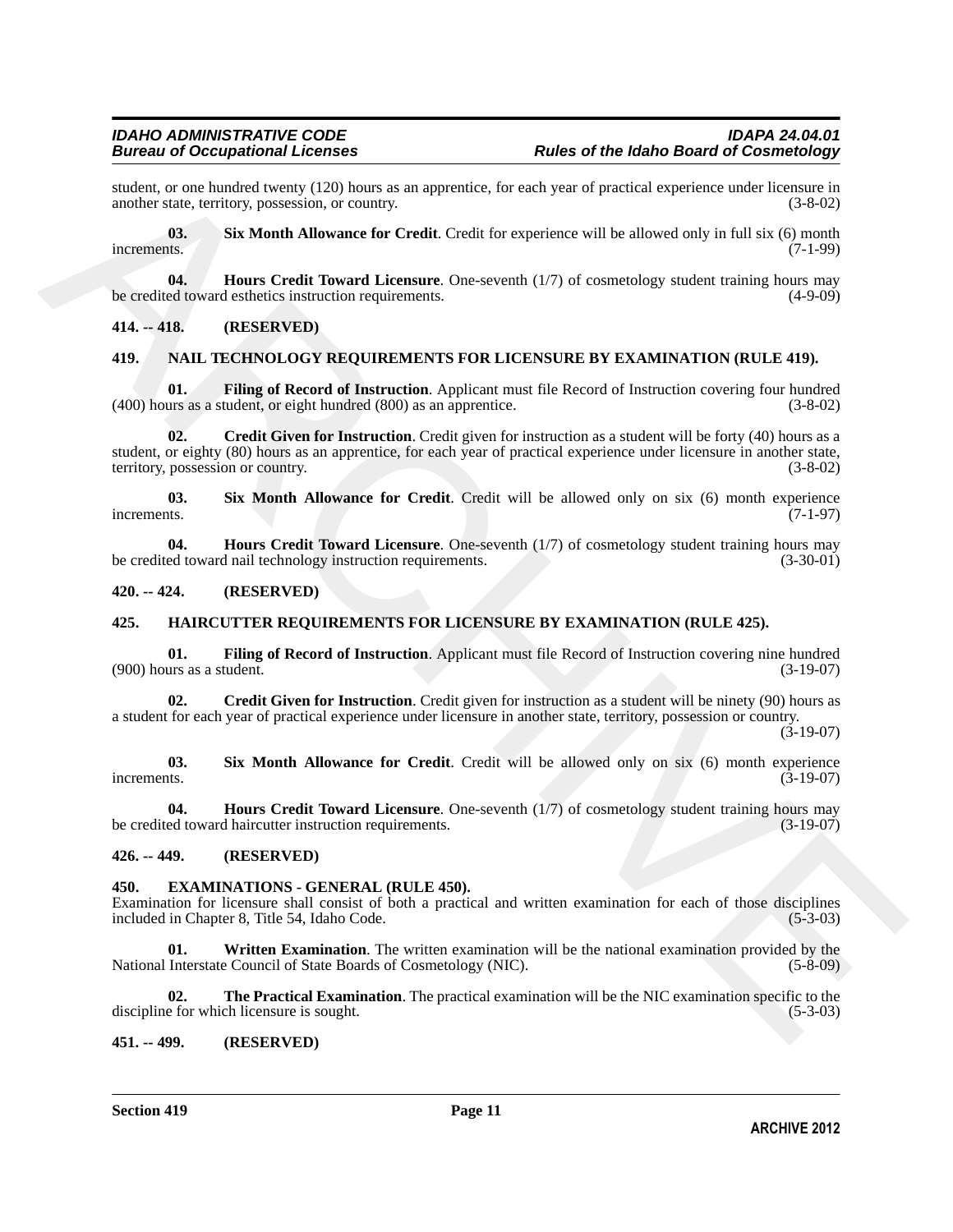### *IDAHO ADMINISTRATIVE CODE IDAPA 24.04.01* **Rules of the Idaho Board of Cosmetology**

### <span id="page-11-1"></span><span id="page-11-0"></span>**500. RULES OF SCHOOLS OF COSMETOLOGY (RULE 500).**

Section 54-808, Idaho Code, provides for the rules of schools of cosmetology. Supplementing this section, the Board adopts the following rules: (7-1-97)

<span id="page-11-4"></span>**01. Application Before Opening and Operating a School**. No school of cosmetology will be opened and/or operated until the Board has issued its approval and a valid license has been received by the school. See Section 54-806, Idaho Code. Application for a school license shall be made on forms furnished by the Board. The fully completed application to operate a school, with the required fee, shall be submitted to the Board. (3-30-01)

**a.** As soon as practicable, upon receipt of said application, the Board or its designated agent, will cause the school to be inspected. Based on this inspection, a recommendation for the issuance or rejection of a license will be made and a decision entered, within a reasonable time not to exceed thirty (30) days, after said application has been received.  $(7-1-97)$ been received. (7-1-97)

**b.** All new schools applying for license must have one thousand eight hundred (1,800) square feet of chools approved to teach electrology refer to Rule 550. (7-1-99) space. Schools approved to teach electrology refer to Rule 550.

**c.** All new schools must be separated completely from establishments and have no connecting entrances. (3-30-01)

<span id="page-11-2"></span>**02. Adequate Space**. Schools provide adequate space for the number of students to be trained in said schools. An additional forty (40) square feet of floor space shall be provided in excess of the minimum one thousand eight hundred (1800) square feet required for each student enrolled over twenty (20) students. (7-1-97) eight hundred (1800) square feet required for each student enrolled over twenty (20) students.

<span id="page-11-3"></span>**03. Annual Review of Curriculum and Catalog**. Schools must provide a curriculum and catalog to the Board. Schools must provide a curriculum and catalog to the Board for review on an annual basis. Curricula must be submitted at the time of license renewal. If there are no changes in the curriculum or catalog during the previous year, the school may submit a letter of explanation to the Board. (7-1-97)

**04. Minimum Hours of Instruction**. Students shall not be permitted to render any clinical service to patrons until students have completed at least five percent (5%) of the required hours of instruction. (3-19-07)

<span id="page-11-6"></span><span id="page-11-5"></span>**05. Records Required**. Records required of schools of cosmetology: (7-1-97)

**a.** Schools shall maintain records for each student as established by schools' policy and procedures ill show daily attendance and academic grades of instructional progress. (3-30-01) which will show daily attendance and academic grades of instructional progress.

**b.** Progress records shall be signed and dated by the student and school official. A copy of the signed and dated monthly record shall be provided to the student. The school shall maintain the records for a period of five (5) years following completion or termination of the student instruction. These records are subject to inspection by the Board at any time. the Board at any time.

**c.** When a student's course of instruction at a school has been completed or terminated, the completed operations, and number of hours of instruction are to be recorded by the school on the Record of Instruction Form. This form is to be maintained by the school for a period of five (5) years from completion or termination date.

(5-8-09)

SM. **RITHER OF KOTOOT SOTE CONTROL**Y OCYTANTIES AND, the specific state and the specific state in the specific state of the specific state in the specific state in the specific state of the specific state in the specific **d.** Schools shall maintain on the premises proof of student meeting education requirements. Schools must maintain proof of student having satisfactorily completed two (2) years of high school (tenth grade) or having equivalent education. If student is a high school graduate, schools may accept a photostatic copy of the high school diploma or transcript. A letter written on high school stationary, signed by an officer of the high school, may be accepted to verify student's satisfactory completion of the tenth grade and eligibility to commence the eleventh grade. (7-1-97)

**e.** Proof of age must be submitted. Schools must maintain on their premises proof of students compliance with minimum age requirement. Acceptable proof of birth date will be a copy of the student's birth certificate, a passport, military identification, drivers license or other similar form of documentation. (7-1-9 certificate, a passport, military identification, drivers license or other similar form of documentation.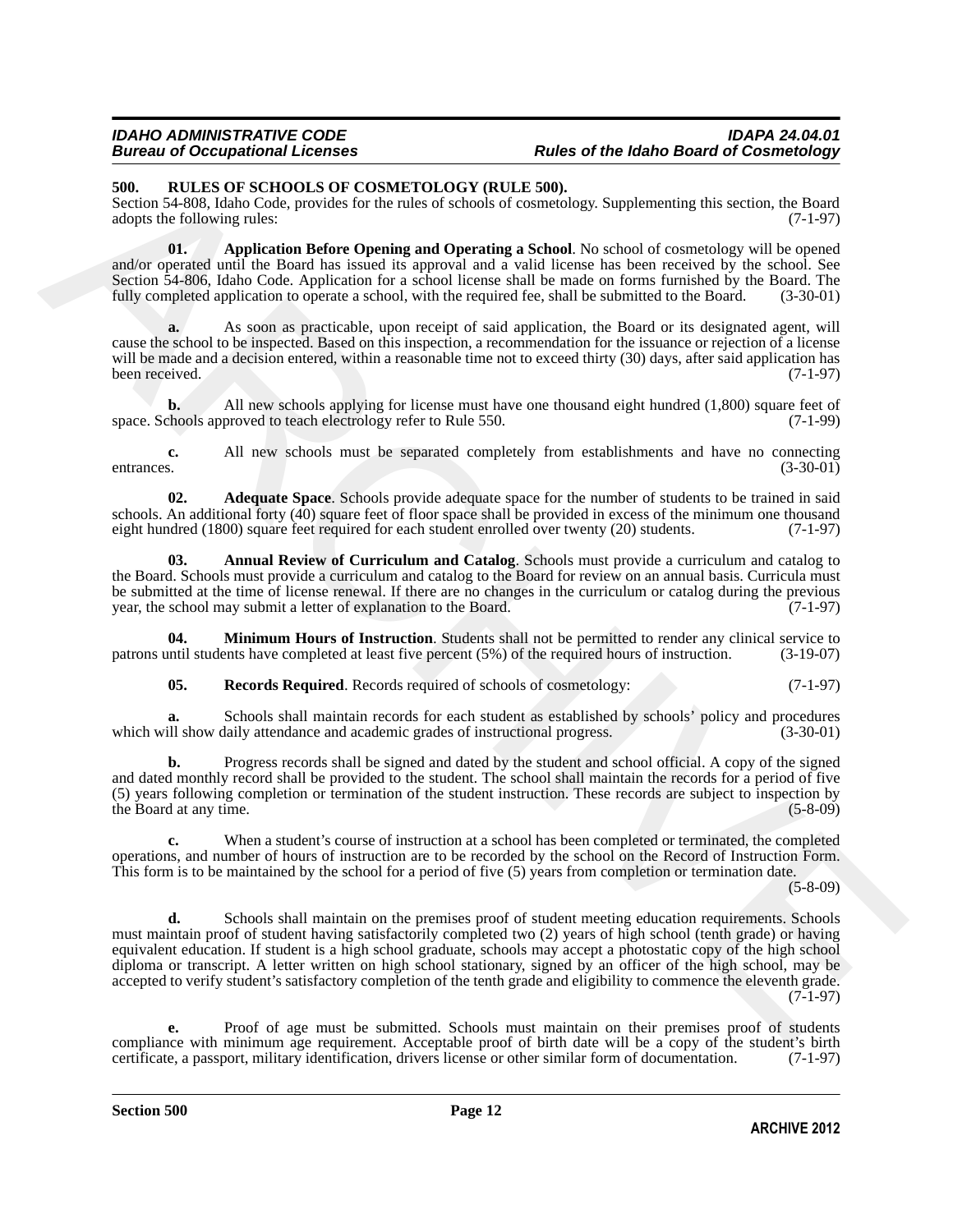<span id="page-12-8"></span>

| f.                                | Schools shall have a written (published) attendance policy.                                                                                                                                                                                                                                                                                                                                                                                                                                                                                                                               | $(5-8-09)$     |
|-----------------------------------|-------------------------------------------------------------------------------------------------------------------------------------------------------------------------------------------------------------------------------------------------------------------------------------------------------------------------------------------------------------------------------------------------------------------------------------------------------------------------------------------------------------------------------------------------------------------------------------------|----------------|
| 06.<br>and include the following: | <b>Record of Instruction.</b> A record of the operations completed by each student shall be maintained                                                                                                                                                                                                                                                                                                                                                                                                                                                                                    | $(3-30-01)$    |
| a.<br>braiding/free styling;      | Creative hair styling which shall include hair styles, wet sets/styling, thermal styles, fingerwaving,                                                                                                                                                                                                                                                                                                                                                                                                                                                                                    | $(3-30-01)$    |
| $\mathbf{b}$ .                    | <b>Scalp Treatments;</b>                                                                                                                                                                                                                                                                                                                                                                                                                                                                                                                                                                  | $(3-30-01)$    |
| c.                                | Permanent Waves (All Methods);                                                                                                                                                                                                                                                                                                                                                                                                                                                                                                                                                            | $(3-30-01)$    |
| d.                                | Haircutting/shaping which shall include scissor and razor/clipper;                                                                                                                                                                                                                                                                                                                                                                                                                                                                                                                        | $(3-30-01)$    |
| e.                                | Bleaching;                                                                                                                                                                                                                                                                                                                                                                                                                                                                                                                                                                                | $(3-30-01)$    |
| f.                                | Tinting;                                                                                                                                                                                                                                                                                                                                                                                                                                                                                                                                                                                  | $(3-30-01)$    |
| g.                                | Semi Permanent/Temporary Color;                                                                                                                                                                                                                                                                                                                                                                                                                                                                                                                                                           | $(3-30-01)$    |
| h.                                | Frosting/Highlights;                                                                                                                                                                                                                                                                                                                                                                                                                                                                                                                                                                      | $(5-8-09)$     |
| i.                                | Facials which shall include plain, makeup and arches;                                                                                                                                                                                                                                                                                                                                                                                                                                                                                                                                     | $(3-30-01)$    |
| j.                                | Manicures which shall include plain and oil;                                                                                                                                                                                                                                                                                                                                                                                                                                                                                                                                              | $(3-30-01)$    |
| k.                                | Pedicures; and                                                                                                                                                                                                                                                                                                                                                                                                                                                                                                                                                                            | $(3-30-01)$    |
| l.                                | Artificial Nails.                                                                                                                                                                                                                                                                                                                                                                                                                                                                                                                                                                         | $(3-30-01)$    |
| 07.<br>student $(s)$ .            | <b>Discontinuance of School</b> . If a school discontinues to operate as a school, records of instruction<br>covering all students attending said school at the time of discontinuance or prior thereto, must be provided to the                                                                                                                                                                                                                                                                                                                                                          | $(5 - 8 - 09)$ |
| 08.                               | Out-of-State Applicants. Applicants who have received instruction in out-of-state schools and<br>who wish to complete instruction in an Idaho school are required to file with the Board prior to applying for<br>examination a copy of the record of instruction from the out of state school(s). For purposes of this section, the record<br>of instruction will be a statement which gives detailed information regarding operations and hours of instruction, and<br>which is to be verified by the licensing agency or school(s) in the state in which the instruction was obtained. | $(3-30-01)$    |
| 09.                               | <b>Outside School Activities.</b> Schools may allow a student credit for no more than thirty (30) hours<br>per course for outside activities during the course of their instruction. These hours must be approved by the instructor.                                                                                                                                                                                                                                                                                                                                                      | $(5 - 8 - 09)$ |
| $501. - 539.$                     | (RESERVED)                                                                                                                                                                                                                                                                                                                                                                                                                                                                                                                                                                                |                |
| 540.                              | COSMETOLOGICAL SCHOOL CHANGES IN - OWNERSHIP - LOCATION - LICENSURE<br><b>REQUIREMENTS (RULE 540).</b>                                                                                                                                                                                                                                                                                                                                                                                                                                                                                    |                |
| 01.                               | <b>Change of Ownership or Location.</b> Whenever a change of ownership or location of a school<br>occurs, an original registration fee must be paid and compliance with all rules concerning a new school met, before a<br>new license will be issued. LICENSE IS NOT TRANSFERABLE.                                                                                                                                                                                                                                                                                                       | $(7-1-97)$     |
| $\mathbf{02}$ .                   | <b>Board Must Be Informed of All Changes</b> The Board must be informed in writing of any and all                                                                                                                                                                                                                                                                                                                                                                                                                                                                                         |                |

### <span id="page-12-7"></span><span id="page-12-6"></span><span id="page-12-5"></span><span id="page-12-0"></span>**501. -- 539. (RESERVED)**

### <span id="page-12-4"></span><span id="page-12-2"></span><span id="page-12-1"></span>**540. COSMETOLOGICAL SCHOOL CHANGES IN - OWNERSHIP - LOCATION - LICENSURE REQUIREMENTS (RULE 540).**

<span id="page-12-3"></span>**Board Must Be Informed of All Changes**. The Board must be informed in writing of any and all ship of schools. (7-1-97) changes of ownership of schools.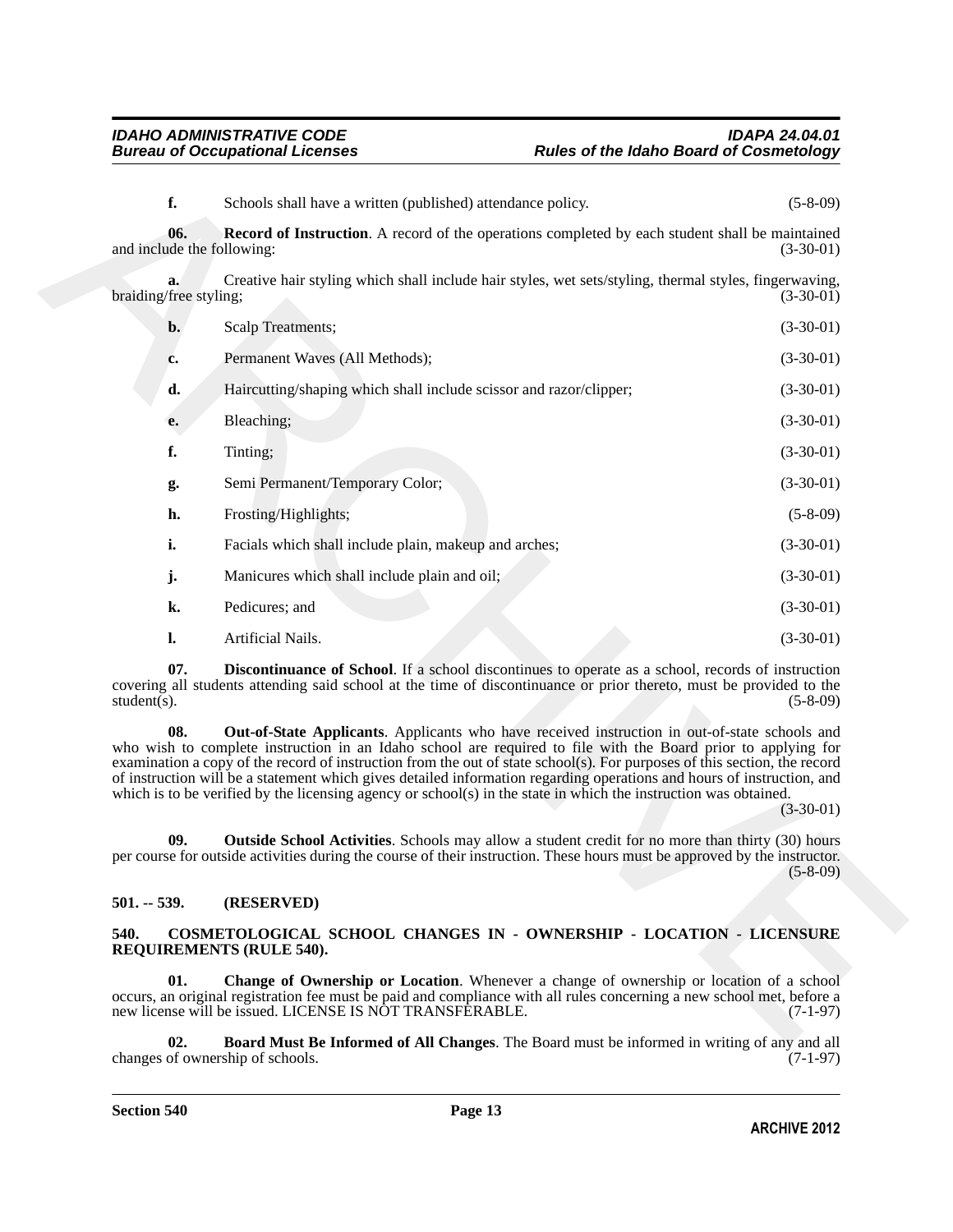<span id="page-13-3"></span>**03. Deletion of an Owner**. Deletion of an owner in a multiple ownership may be effected by filing a statement with the Board signed by the person withdrawing and the remaining owner(s). This does not constitute a change in ownership of the school. (7-1-97)

<span id="page-13-2"></span>**04. Addition of an Owner**. Addition of an owner to multiple ownership constitutes a change in in and the requirements for a new school apply. (7-1-97) ownership and the requirements for a new school apply.

### <span id="page-13-0"></span>**541. -- 549. (RESERVED)**

### <span id="page-13-4"></span><span id="page-13-1"></span>**550. RULES FOR COSMETOLOGY SCHOOLS APPROVED TO TEACH ELECTROLOGY (RULE 550).**

Section 54-808, Idaho Code, provides for the teaching of electrology in cosmetology schools. (3-20-04)

<span id="page-13-5"></span>**01. Board Approval**. The Board may approve a school to teach electrology who makes application on forms provided by the Board and who meets all the requirements set forth in the cosmetology law and these rules. Approval of curriculum must be submitted on a separate application. Approval may be suspended or terminated by the Board for the school's failure to meet any one or more of the minimum requirements set forth in the cosmetology law and rules to teach electrology. (7-1-99)

<span id="page-13-8"></span>**02. Minimum Square Footage**. Schools provide a minimum of three hundred (300) square feet of ed floor space per six (6) students. designated floor space per six  $(6)$  students.

**03. Required Equipment**. Each school shall have the following equipment, which is considered the minimum equipment necessary for the proper instruction of students. This amount of equipment is based on six  $(6)$  students.  $(7-1-97)$ students. (7-1-97)

<span id="page-13-11"></span>

|                      |  | Work stations equal to seventy-five percent (75%) of total enrollment. |                                                         | $(7-1-97)$ |
|----------------------|--|------------------------------------------------------------------------|---------------------------------------------------------|------------|
| $\sim$ $\sim$ $\sim$ |  |                                                                        | $\sim$ $\sim$ $\sim$ $\sim$ $\sim$ $\sim$ $\sim$ $\sim$ |            |

**b.** Two (2) brands of machines (one (1) with three (3) method capability) Galvanic, Thermolysis, and Blend. (7-1-97)

- onion on the Brain and an Owner. Detection of an owner in a multiple momentum any be effected by fitting a<br>subsection with fix function of the propose with<br>dimage in outcomple of the Society by person with<br>dimage and th **c.** Two (2) treatment tables and adjustable technician chairs. (7-1-97) **d.** Two (2) swing arm lamps with magnifying lens. (7-1-97) **e.** Two (2) magnifying glasses. (7-1-97) **f.** Tweezers. (7-1-97) **g.** One (1) basin with approved water source. (7-1-97) **h.** Necessary sanitation equipment for implements. (7-1-97)
	- **i.** Closed storage cabinet. (7-1-97)

<span id="page-13-7"></span>**04. Kit**. Each student to be issued a basic kit containing: two (2) tweezers, disposable probes, eye shields, disposable gloves, before treatment solution, after treatment lotion, hair pins or clippies, one (1) sharps container. (7-1-99) container. (7-1-99)

<span id="page-13-6"></span>**05. Electrologist Instructor/Student Ratio**. Schools have at least one (1) licensed electrologist instructor for every six (6) students or portion thereof, being trained therein. (7-1-99)

**06.** Records Required. Records required of cosmetology schools approved to teach electrology shall ained in accordance with the records required for schools of cosmetology. (3-30-01) be maintained in accordance with the records required for schools of cosmetology.

<span id="page-13-10"></span><span id="page-13-9"></span>**07. Record of Instruction**. A record of all operations completed by each student shall be maintained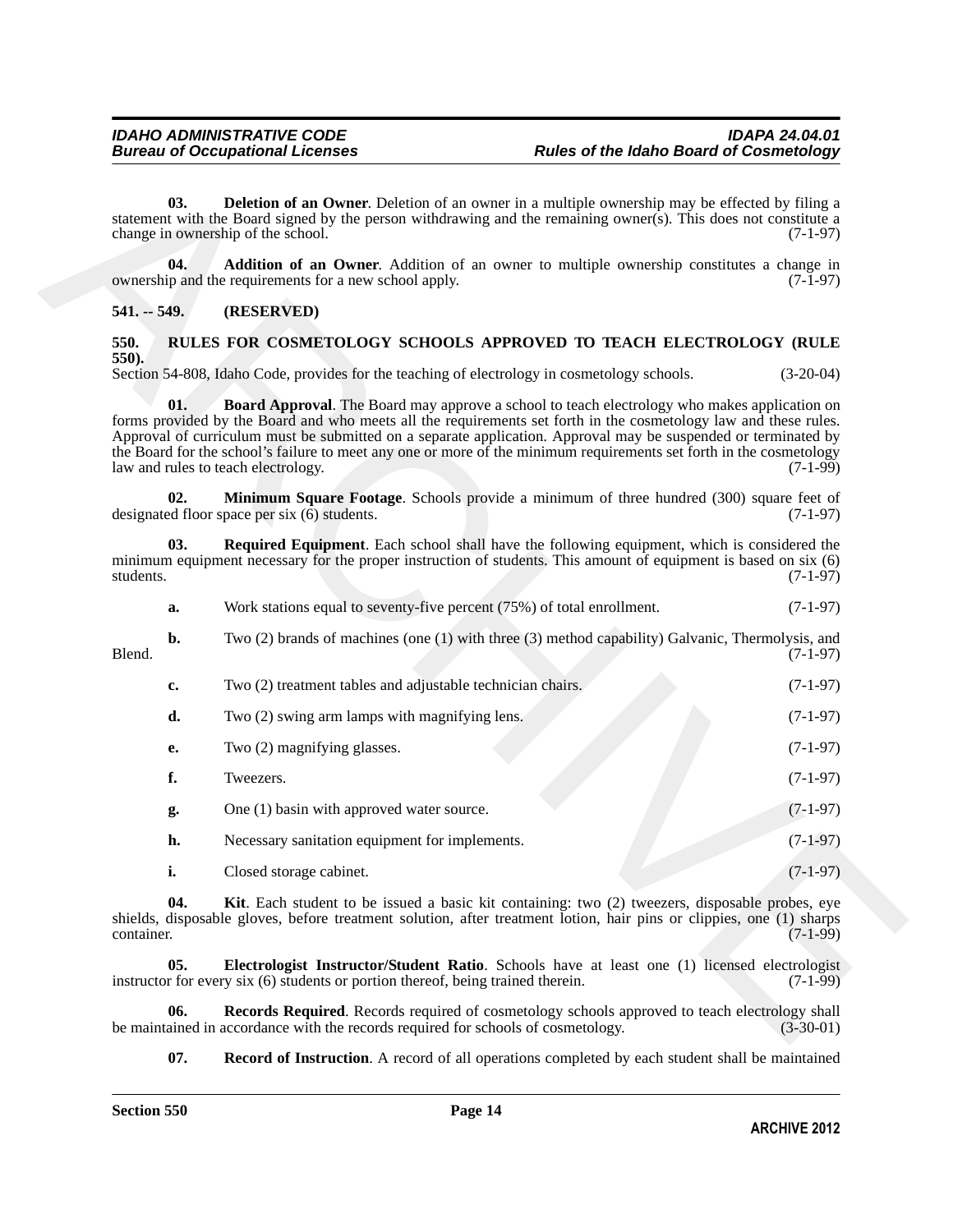| and include the following: |      |                                                                                                                                                                                                                                                                                                                                                                                                                                                                                                     |                                                                                                                                   |
|----------------------------|------|-----------------------------------------------------------------------------------------------------------------------------------------------------------------------------------------------------------------------------------------------------------------------------------------------------------------------------------------------------------------------------------------------------------------------------------------------------------------------------------------------------|-----------------------------------------------------------------------------------------------------------------------------------|
|                            | a.   | Permanent Removal of Hair (Electrology).                                                                                                                                                                                                                                                                                                                                                                                                                                                            | $(7-1-97)$                                                                                                                        |
|                            | i.   | Bacteriology, sanitation and sterilization, safety precautions, anatomy, and physiology.                                                                                                                                                                                                                                                                                                                                                                                                            | $(3-30-01)$                                                                                                                       |
|                            | ii.  | Electricity which shall include the nature of electrical current, principles of operating electrical<br>devices and the various safety precautions used when operating electrical equipment.                                                                                                                                                                                                                                                                                                        | $(3-30-01)$                                                                                                                       |
|                            | iii. | Electrolysis which shall include the use and study of galvanic current.                                                                                                                                                                                                                                                                                                                                                                                                                             | $(3-30-01)$                                                                                                                       |
|                            | iv.  | Thermolysis which shall include the use and study of high frequency current automatic and manual.                                                                                                                                                                                                                                                                                                                                                                                                   | $(3-30-01)$                                                                                                                       |
|                            | V.   | A combination of high frequency and galvanic currents.                                                                                                                                                                                                                                                                                                                                                                                                                                              | $(3-30-01)$                                                                                                                       |
|                            | vi.  | The study and cause of hypertrichosis.                                                                                                                                                                                                                                                                                                                                                                                                                                                              | $(3-30-01)$                                                                                                                       |
|                            | h.   | Students may not render any clinical services to patrons until completing at least five percent (5%)<br>of the required hours of instruction in electrology.                                                                                                                                                                                                                                                                                                                                        | $(4-2-08)$                                                                                                                        |
| $551. - 559.$              |      | (RESERVED)                                                                                                                                                                                                                                                                                                                                                                                                                                                                                          |                                                                                                                                   |
| 560.                       |      | RULES FOR COSMETOLOGY SCHOOLS TEACHING ESTHETICS (RULE 560).                                                                                                                                                                                                                                                                                                                                                                                                                                        |                                                                                                                                   |
|                            |      | Section 54-808, Idaho Code, provides for the teaching of esthetics in cosmetology schools.                                                                                                                                                                                                                                                                                                                                                                                                          | $(3-20-04)$                                                                                                                       |
|                            | 01.  | <b>Board Approval.</b> The Board may approve a school to teach esthetics who makes application on<br>forms provided by the Board and who meets all the requirements set forth in the cosmetology law and these rules.<br>Approval of curriculum must be submitted on a separate application. Approval may be suspended or terminated by<br>the Board for the school's failure to meet any one or more of the minimum requirements set forth in the cosmetology<br>law and rules to teach esthetics. |                                                                                                                                   |
|                            | 02.  | Records Required. Records required of schools teaching esthetics shall be maintained in<br>accordance with the records required for schools of cosmetology.                                                                                                                                                                                                                                                                                                                                         |                                                                                                                                   |
|                            | a.   | Students may not render any clinical services to patrons until completing at least five percent (5%)<br>of the required hours of instruction in esthetics.                                                                                                                                                                                                                                                                                                                                          |                                                                                                                                   |
|                            | b.   | The recorded operations completed by each student shall be maintained and include the following:                                                                                                                                                                                                                                                                                                                                                                                                    |                                                                                                                                   |
|                            | i.   | Massage and Manipulation application of lotions, creams, etc.                                                                                                                                                                                                                                                                                                                                                                                                                                       |                                                                                                                                   |
|                            | ii.  | Cosmetics.                                                                                                                                                                                                                                                                                                                                                                                                                                                                                          |                                                                                                                                   |
|                            | iii. | Machine Application: use of mechanical or electrical equipment.                                                                                                                                                                                                                                                                                                                                                                                                                                     |                                                                                                                                   |
|                            | iv.  | Bacteriology, Sanitation and sterilization, safety precautions, anatomy and physiology.                                                                                                                                                                                                                                                                                                                                                                                                             |                                                                                                                                   |
|                            | V.   | Eyebrow arch and hair removal.                                                                                                                                                                                                                                                                                                                                                                                                                                                                      | $(7-1-97)$<br>$(3-30-01)$<br>$(4-2-08)$<br>$(3-30-01)$<br>$(3-30-01)$<br>$(3-30-01)$<br>$(3-30-01)$<br>$(3-30-01)$<br>$(3-30-01)$ |

### <span id="page-14-5"></span><span id="page-14-4"></span><span id="page-14-1"></span><span id="page-14-0"></span>**560. RULES FOR COSMETOLOGY SCHOOLS TEACHING ESTHETICS (RULE 560).**

<span id="page-14-6"></span>

| 1.   | Massage and Manipulation application of lotions, creams, etc.                           | $(3-30-01)$ |
|------|-----------------------------------------------------------------------------------------|-------------|
| ii.  | Cosmetics.                                                                              | $(3-30-01)$ |
| iii. | Machine Application: use of mechanical or electrical equipment.                         | $(3-30-01)$ |
| iv.  | Bacteriology, Sanitation and sterilization, safety precautions, anatomy and physiology. | $(3-30-01)$ |
| V.   | Eyebrow arch and hair removal.                                                          | $(3-30-01)$ |

### <span id="page-14-2"></span>**561. -- 569. (RESERVED)**

## <span id="page-14-7"></span><span id="page-14-3"></span>**570.** RULES FOR COSMETOLOGY SCHOOLS TEACHING NAIL TECHNOLOGY (RULE 570). Section 54-808, Idaho Code, provides for the teaching of nail technology in cosmetology schools. (3-20-04)

<span id="page-14-8"></span>**01. Board Approval**. The Board may approve a school to teach nail technology who makes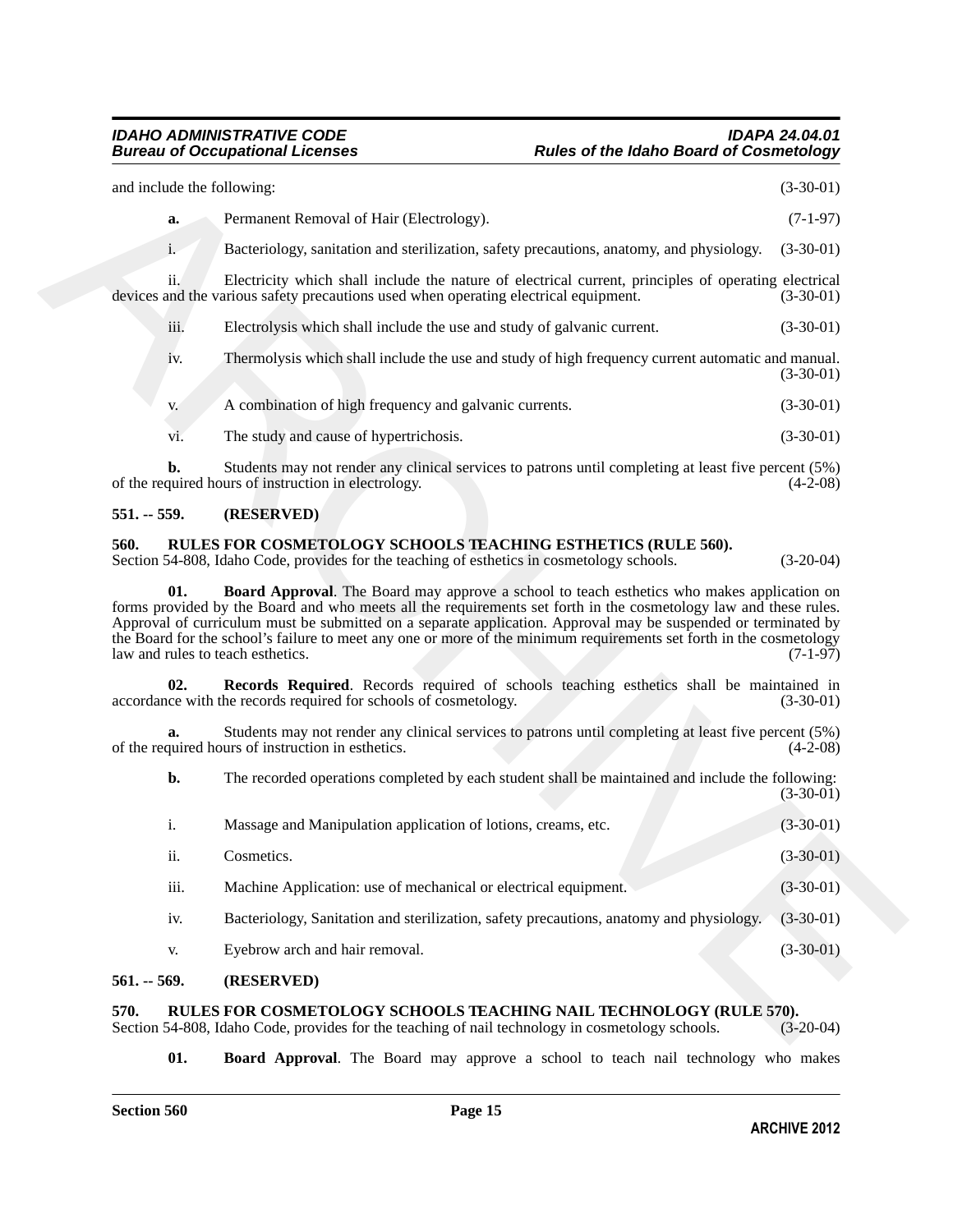application on forms provided by the Board and who meets all the requirements set forth in the cosmetology law and these rules. Approval of curriculum must be submitted on a separate application. Approval may be suspended or terminated by the Board for the school's failure to meet any one or more of the minimum requirements set forth in the

### <span id="page-15-7"></span>**02. Records Required**. (7-1-97)

<span id="page-15-6"></span>

|            |  | <b>Record of Training.</b> A record of operations completed by each student shall be maintained of the |
|------------|--|--------------------------------------------------------------------------------------------------------|
| following: |  | $(3-30-01)$                                                                                            |

|                                          | application on forms provided by the Board and who meets all the requirements set forth in the cosmetology law and<br>these rules. Approval of curriculum must be submitted on a separate application. Approval may be suspended or<br>terminated by the Board for the school's failure to meet any one or more of the minimum requirements set forth in the<br>cosmetology law and rules to teach nail technology.                                                                                      | $(7-1-97)$  |
|------------------------------------------|----------------------------------------------------------------------------------------------------------------------------------------------------------------------------------------------------------------------------------------------------------------------------------------------------------------------------------------------------------------------------------------------------------------------------------------------------------------------------------------------------------|-------------|
| 02.                                      | <b>Records Required.</b>                                                                                                                                                                                                                                                                                                                                                                                                                                                                                 | $(7-1-97)$  |
| a.                                       | Records required of schools teaching nail technology shall be maintained in accordance with the<br>records required for schools of cosmetology.                                                                                                                                                                                                                                                                                                                                                          | $(3-30-01)$ |
| $\mathbf{b}$ .                           | Students may not render any clinical services to patrons until the student has completed at least five<br>percent (5%) of the required hours of instruction. All work done on patrons must be completed by students and<br>supervised by instructors.<br>$(4-2-08)$                                                                                                                                                                                                                                      |             |
| 03.<br>following:                        | <b>Record of Training.</b> A record of operations completed by each student shall be maintained of the                                                                                                                                                                                                                                                                                                                                                                                                   | $(3-30-01)$ |
| a.                                       | Form nails;                                                                                                                                                                                                                                                                                                                                                                                                                                                                                              | $(3-30-01)$ |
| $b$ .                                    | Finished tips;                                                                                                                                                                                                                                                                                                                                                                                                                                                                                           | $(3-30-01)$ |
| c.                                       | Wraps and mends; and                                                                                                                                                                                                                                                                                                                                                                                                                                                                                     | $(3-30-01)$ |
| d.                                       | Basic manicures and pedicures.                                                                                                                                                                                                                                                                                                                                                                                                                                                                           | $(3-30-01)$ |
| $571. - 574.$                            | (RESERVED)                                                                                                                                                                                                                                                                                                                                                                                                                                                                                               |             |
| 575.                                     | RULES FOR COSMETOLOGY SCHOOLS TEACHING HAIRCUTTING (RULE 575).<br>Section 54-808, Idaho Code, provides for the teaching of haircutting in cosmetology schools.                                                                                                                                                                                                                                                                                                                                           | $(3-19-07)$ |
| 01.                                      | <b>Board Approval</b> . The Board may approve a school to teach haircutting who makes application on<br>forms provided by the Board and who meets all the requirements set forth in the cosmetology law and these rules.<br>Approval of curriculum must be submitted on a separate application. Approval may be suspended or terminated by<br>the Board for the school's failure to meet any one or more of the minimum requirements set forth in the cosmetology<br>law and rules to teach haircutting. | $(3-19-07)$ |
| 02.                                      | <b>Records Required.</b>                                                                                                                                                                                                                                                                                                                                                                                                                                                                                 | $(3-19-07)$ |
| a.                                       | Records required of schools teaching haircutting shall be maintained in accordance with the records<br>required for schools of cosmetology.                                                                                                                                                                                                                                                                                                                                                              | $(3-19-07)$ |
| b.<br>instructors.                       | Students may not render any services to patrons until the student has completed at least five (5%) of<br>the required hours of instruction. All work done on patrons must be completed by students and supervised by                                                                                                                                                                                                                                                                                     | $(3-19-07)$ |
| 03.<br>following:                        | <b>Record of Training</b> . A record of operations completed by each student shall be maintained of the                                                                                                                                                                                                                                                                                                                                                                                                  | $(3-19-07)$ |
| a.                                       | Haircutting and Hair shaping;                                                                                                                                                                                                                                                                                                                                                                                                                                                                            | $(3-19-07)$ |
| $\mathbf{b}$ .<br>braiding/free styling; | Creative hair styling which shall include hair styles, wet sets/styling, thermal styles, fingerwaving,                                                                                                                                                                                                                                                                                                                                                                                                   | $(3-19-07)$ |
| c.                                       | Use of cutting implements;                                                                                                                                                                                                                                                                                                                                                                                                                                                                               | $(3-19-07)$ |
| d.                                       | Basic shampooing and conditioning                                                                                                                                                                                                                                                                                                                                                                                                                                                                        | $(3-19-07)$ |

### <span id="page-15-0"></span>**571. -- 574. (RESERVED)**

### <span id="page-15-3"></span><span id="page-15-2"></span><span id="page-15-1"></span>**575. RULES FOR COSMETOLOGY SCHOOLS TEACHING HAIRCUTTING (RULE 575).**

### <span id="page-15-5"></span><span id="page-15-4"></span>**02. Records Required**. (3-19-07)

| c. | Use of cutting implements;         | $(3-19-07)$ |
|----|------------------------------------|-------------|
|    | Basic shampooing and conditioning. | $(3-19-07)$ |

### *IDAHO ADMINISTRATIVE CODE IDAPA 24.04.01* **Rules of the Idaho Board of Cosmetology**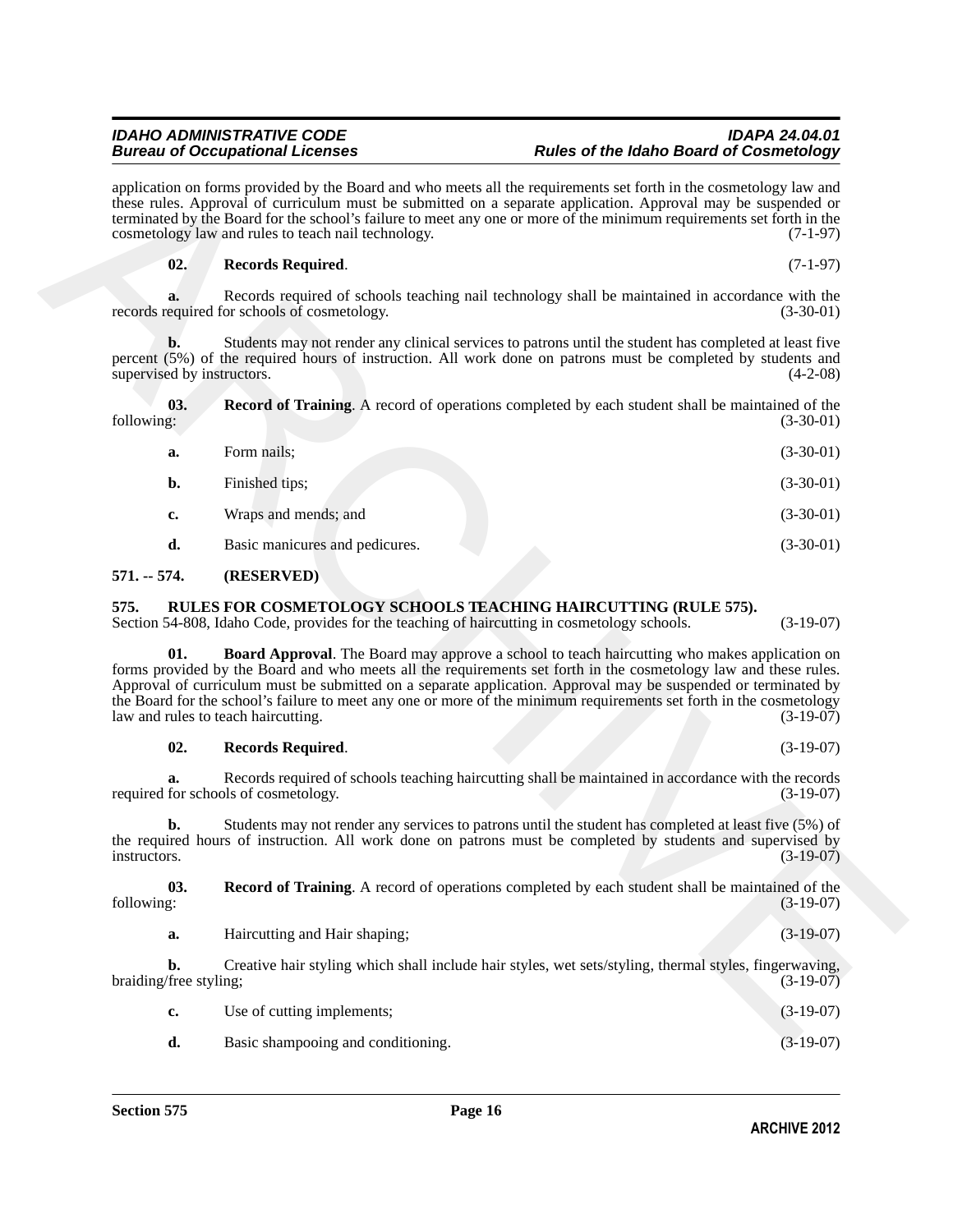<span id="page-16-2"></span>**ARCHIVE 2012**

### <span id="page-16-1"></span><span id="page-16-0"></span>**600. INSTRUCTOR RULES (RULE 600).**

### <span id="page-16-6"></span><span id="page-16-5"></span><span id="page-16-4"></span><span id="page-16-3"></span>**01. Requirements for Instructor License**. (7-1-97)

| e.                    | Sanitation                                                                                                                                                                                                                                                                                                                                                                                              | $(3-19-07)$ |
|-----------------------|---------------------------------------------------------------------------------------------------------------------------------------------------------------------------------------------------------------------------------------------------------------------------------------------------------------------------------------------------------------------------------------------------------|-------------|
| $576. - 599.$         | (RESERVED)                                                                                                                                                                                                                                                                                                                                                                                              |             |
| 600.                  | <b>INSTRUCTOR RULES (RULE 600).</b>                                                                                                                                                                                                                                                                                                                                                                     |             |
| 01.                   | <b>Requirements for Instructor License.</b>                                                                                                                                                                                                                                                                                                                                                             | $(7-1-97)$  |
| a.                    | Application for an instructor license shall be made on forms furnished by the Board and<br>accompanied with the required fees.                                                                                                                                                                                                                                                                          | $(7-1-97)$  |
| b.                    | Section 54-805(2), Idaho Code, provides for twelve (12) semester college credit hours or<br>equivalent, as approved by the Board, or successful completion of the examination required by Board rules. Credit<br>hours must be obtained from the Education Department, Speech Communications Department or from the<br>Psychology/Sociology Department and other credit at the discretion of the Board. | $(5-8-09)$  |
| c.                    | Equivalent:                                                                                                                                                                                                                                                                                                                                                                                             | $(7-1-97)$  |
|                       | Teaching seminars directed to cosmetology, nail technology, esthetics, or electrology must be<br>approved by the Board. Fourteen (14) clock hours is equivalent to one (1) semester college credit hour in an approved<br>seminar. Verification of satisfactory completion must be submitted to the Board for their approval.                                                                           | $(3-30-01)$ |
| ii.                   | Verified satisfactory teaching as a qualified instructor from another state three (3) of the previous<br>five (5) years immediately prior to application.                                                                                                                                                                                                                                               | $(7-1-97)$  |
| d.                    | Experience Requirements for Instructor Applicant (Reference Section 54-805(2)(8), Idaho Code).<br>Five (5) years experience is deemed "immediately preceding" if obtained during the seven (7) year period<br>immediately preceding application for licensure.                                                                                                                                          | $(7-1-97)$  |
| е.                    | An electrologist with fewer than five (5) years' experience as a licensed electrologist must<br>complete three (3) months, five hundred (500) hours of teacher's instruction in a cosmetology school approved to<br>teach electrology as set forth in Subsection 550.08.                                                                                                                                | $(3-30-01)$ |
| f.                    | Six $(6)$ months of student teaching is considered to be one thousand $(1,000)$ hours of instruction.<br>Three (3) months of student teaching is considered to be five hundred (500) hours of instruction.                                                                                                                                                                                              | $(5-8-09)$  |
| 02.                   | Records Required. Records required of schools teaching student instructors shall be maintained in<br>accordance with the records required for schools of cosmetology.                                                                                                                                                                                                                                   | $(3-30-01)$ |
| 03.<br>the following: | <b>Record of Instruction</b> . Records of the operations completed by each student shall be maintained of                                                                                                                                                                                                                                                                                               | $(3-30-01)$ |
| a.                    | Lesson Planning.                                                                                                                                                                                                                                                                                                                                                                                        | $(3-30-01)$ |
| b.                    | Audio Visual Aid Preparation.                                                                                                                                                                                                                                                                                                                                                                           | $(3-30-01)$ |
| c.                    | Theory Class.                                                                                                                                                                                                                                                                                                                                                                                           | $(3-30-01)$ |
| d.                    | Practical Demonstrations.                                                                                                                                                                                                                                                                                                                                                                               | $(3-30-01)$ |
| e.                    | Testing and Evaluation Theory.                                                                                                                                                                                                                                                                                                                                                                          | $(3-30-01)$ |
| f.                    | Testing and Evaluation.                                                                                                                                                                                                                                                                                                                                                                                 | $(3-30-01)$ |
| g.                    | Clinic Floor Supervision.                                                                                                                                                                                                                                                                                                                                                                               | $(3-30-01)$ |
| $601 - 699.$          | (RESERVED)                                                                                                                                                                                                                                                                                                                                                                                              |             |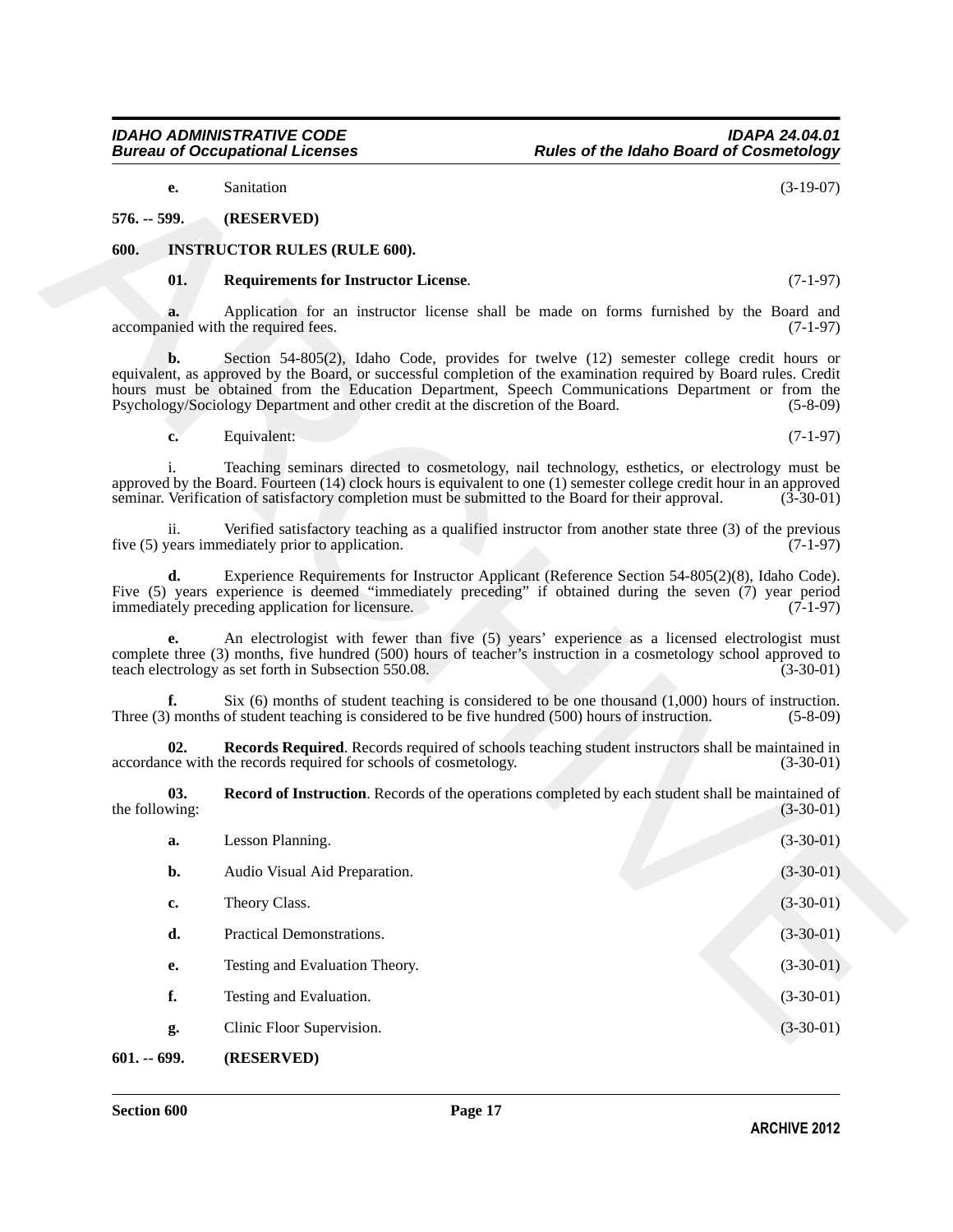### <span id="page-17-1"></span><span id="page-17-0"></span>**700. COSMETOLOGY -- ELECTROLOGY, ESTHETICS, AND NAIL TECHNOLOGY APPRENTICE INSTRUCTION (RULE 700).**

Sections 54-805(6)(c) and 54-807, Idaho Code, provide for the practice of apprentices. (3-30-01)

**01.** Cosmetology Apprentices. There must be at least one (1) licensed cosmetology instructor and one (1) licensed cosmetologist in any cosmetological establishment at all times for each apprentice who is being trained therein.  $(7-1-99)$ therein.  $(7-1-99)$ 

<span id="page-17-5"></span>**a.** One (1) instructor shall train no more than three (3) currently registered apprentices. (3-8-02)

<span id="page-17-7"></span><span id="page-17-6"></span>**b.** Each apprentice must also be supervised by a separate licensed cosmetologist. (3-8-02)

**02. Electrology Apprentices**. Apprentice instruction must be obtained under the direct personal supervision of an electrologist instructor. An electrologist instructor may train no more than one (1) apprentice at a time. (3-30-01)

**03. Esthetics Apprentices**. There must be at least one (1) licensed cosmetology instructor or esthetics instructor and one (1) licensed cosmetologist or licensed esthetician in any cosmetological establishment at all times for each apprentice who is being instructed therein. (3-8-02)

<span id="page-17-9"></span>**04. Nail Technology Apprentices**. There must be at least one (1) licensed cosmetology instructor or nail technology instructor and one (1) licensed cosmetologist or nail technician in any cosmetological establishment at all times for each apprentice who is being instructed therein. (3-8-02)

<span id="page-17-8"></span>**05.** Filing Application. Application for permit as an apprentice must be made on forms furnished by the Board. (3-30-01) the Board.  $(3-30-01)$ 

<span id="page-17-2"></span>**06. Application for Apprentice**. The application submitted for an apprentice permit must list the names and license numbers of the licensed cosmetologists, electrologists, estheticians, and nail technicians employed<br>in the establishment in which an apprentice will serve apprenticeship. (3-30-01) in the establishment in which an apprentice will serve apprenticeship.

<span id="page-17-10"></span><span id="page-17-3"></span>**Prior to Beginning Instruction**. Prior to beginning of instruction, the instructor for any apprenticeship must submit and have Board approval of a curriculum for the entire apprenticeship instruction. (3-30-01)

790. CONSIFYORACY - BLECTROLOGY, SETIIFTICS, AND NAIL-TECHNOROGY APPRENTICE<br>
NEW CRITERY THIS CONSIFIE AND INTERFERICATION CONSIERNATION (SAMER EXCEPT)<br>
SERIES THE CONSIERNATION (SAMER CONSIERNATION CONSIERNATION CONSIERN **08. Application Must Be Accompanied by Proof of Meeting Educational Requirements**. Applications must be accompanied by proof of having satisfactorily completed two (2) years of high school (tenth grade) or having equivalent education. If applicant is a high school graduate, a photostatic copy of the high school diploma may be submitted. A letter written on high school stationery, signed by an officer of the high school, may be forwarded with the application. Such letter shall indicate that the applicant has satisfactorily completed the tenth grade and is eligible to commence the eleventh grade. Do not send original high school diploma to the Board.

(7-1-97)

<span id="page-17-12"></span>**09.** Submit Proof of Birth. Apprentices must furnish a copy of their birth certificate or other le proof of birth with application. (7-1-97) acceptable proof of birth with application.

**10. Apprentice Permit**. An apprentice permit must be obtained from the Board before instruction as an apprentice begins. An original apprentice permit shall be dated and valid until such time as said apprentice is no longer enrolled as an apprentice is said establishment. (3-30-01) longer enrolled as an apprentice is said establishment.

<span id="page-17-11"></span><span id="page-17-4"></span>

| 11. | <b>Records Required.</b> Establishments instruction apprentices must maintain records as set forth: | $(3-30-01)$ |
|-----|-----------------------------------------------------------------------------------------------------|-------------|
| a.  | For cosmetology apprentice in Subsection 500.05.                                                    | $(7-1-99)$  |
| b.  | For electrology apprentice in Subsection 550.06.                                                    | $(4-9-09)$  |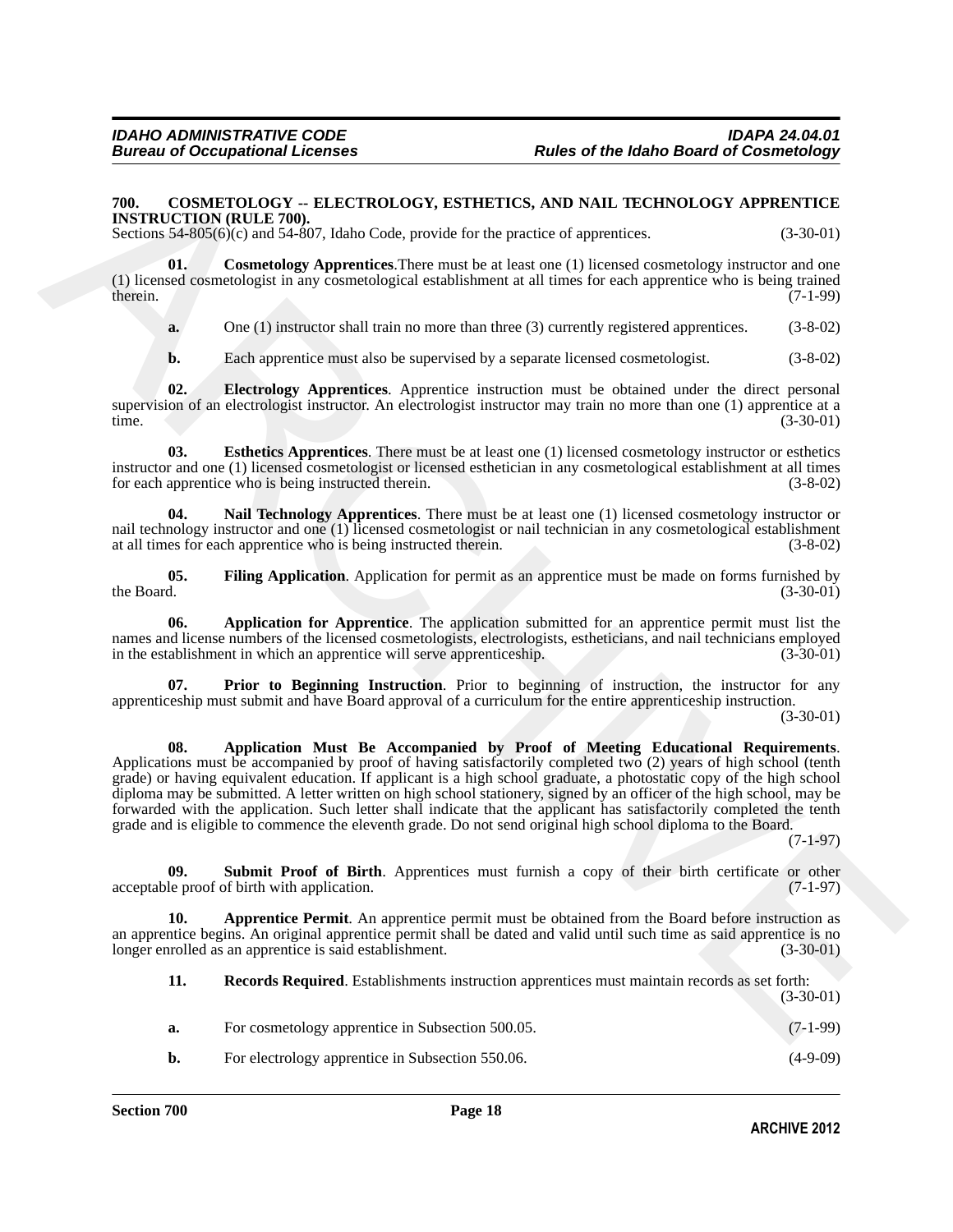<span id="page-18-6"></span><span id="page-18-3"></span>

|    | For esthetics apprentice in Subsection 560.02.       | $(7-1-99)$ |
|----|------------------------------------------------------|------------|
| a. | For nail technology apprentice in Subsection 570.02. | (7-1-99)   |
| e. | For haircutter apprentice in Subsection 575.02.      | $(4-9-09)$ |

| c.                                                         | For esthetics apprentice in Subsection 560.02.                                                                                                                                                                                                                                                                                                                                                                                                                                                                                               | $(7-1-99)$                 |
|------------------------------------------------------------|----------------------------------------------------------------------------------------------------------------------------------------------------------------------------------------------------------------------------------------------------------------------------------------------------------------------------------------------------------------------------------------------------------------------------------------------------------------------------------------------------------------------------------------------|----------------------------|
| d.                                                         | For nail technology apprentice in Subsection 570.02.                                                                                                                                                                                                                                                                                                                                                                                                                                                                                         | $(7-1-99)$                 |
| е.                                                         | For haircutter apprentice in Subsection 575.02.                                                                                                                                                                                                                                                                                                                                                                                                                                                                                              | $(4-9-09)$                 |
| f.                                                         | Apprentices shall not be permitted to render any clinical service to patrons until said apprentice has<br>completed at least five percent (5%) of the required hours of instruction.                                                                                                                                                                                                                                                                                                                                                         | $(4-2-08)$                 |
| 12.<br>the following:                                      | <b>Record of Instruction</b> . Records of the operations completed by each student shall be maintained of                                                                                                                                                                                                                                                                                                                                                                                                                                    | $(3-8-02)$                 |
| a.                                                         | For cosmetology apprentice in Subsection 500.06.                                                                                                                                                                                                                                                                                                                                                                                                                                                                                             | $(7-1-97)$                 |
| $\mathbf{b}$ .                                             | For electrology apprentice in Subsection 550.07.                                                                                                                                                                                                                                                                                                                                                                                                                                                                                             | $(3-30-01)$                |
| c.                                                         | For esthetics apprentice in Subsection 560.02.                                                                                                                                                                                                                                                                                                                                                                                                                                                                                               | $(4-9-09)$                 |
| d.                                                         | For nail technology apprentice in Subsection 570.03.                                                                                                                                                                                                                                                                                                                                                                                                                                                                                         | $(7-1-99)$                 |
| е.                                                         | For haircutter apprentice in Subsection 575.03.                                                                                                                                                                                                                                                                                                                                                                                                                                                                                              | $(4-9-09)$                 |
| the Record of Instruction.<br>14.<br>resuming instruction. | submitted to the Board. If an apprentice discontinues a course of instruction and does not transfer to another salon<br>within sixty (60) days, the apprentice permit is automatically canceled and is to be submitted to the Board along with<br>Before Resuming Instruction. Before resuming instruction, after having discontinued a course, an<br>apprentice must file a new application and pay an additional fee. The apprentice must receive a permit before                                                                          | $(3-30-01)$<br>$(3-30-01)$ |
| 15.                                                        | Discontinuance of Establishment Instruction Apprentices. If a licensed establishment where<br>apprentices are being trained discontinues to operate as a salon, records of instruction covering all apprentices<br>obtaining instruction at the time of discontinuance or prior thereto, must be filed in the office of the Board. (3-30-01)                                                                                                                                                                                                 |                            |
| 16.                                                        | Out of State Apprenticeship. Prior to commencing a course of study in an Idaho approved<br>establishment, an apprentice applicant is required to file with the Board a copy of the record of instruction from the<br>out of state apprenticeship. For purposes of this section, the record of instruction will be a statement which gives<br>detailed information regarding operations and hours of instruction, and which is to be verified by the licensing agency<br>or instructor(s) in the state in which the instruction was obtained. | $(3-30-01)$                |
| 701. -- 799.                                               | (RESERVED)                                                                                                                                                                                                                                                                                                                                                                                                                                                                                                                                   |                            |
| 800.                                                       | <b>INSPECTION AND SANITARY RULES. (RULE 800).</b><br>Each cosmetological establishment and school of cosmetology and barber shop and school of barbering is subject to<br>inspection by the Board or its designated agents in accordance with the following rules (reference Section 54-824,<br>and 54-524, Idaho Code). Maximum possible score is indicated by number.                                                                                                                                                                      | $(7-1-97)$                 |
| 01.                                                        | <b>Premises.</b> All shops and schools shall be open to inspection during business hours to authorized<br>agents of the Cosmetology/Barber Boards. Shops and schools must be separated from living areas by substantial<br>walls and/or closable doors. All shops and schools must be maintained in an orderly manner and shall be heated,<br>lighted, and ventilated so as to be safe and comfortable to the operators and patrons. Score - five (5)                                                                                        | $(7-1-97)$                 |
| $\mathbf{02}$                                              | <b>Floors.</b> Walls, and Ceilings. Floors, walls, ceilings, furniture, and all other fixtures shall be kept                                                                                                                                                                                                                                                                                                                                                                                                                                 |                            |

### <span id="page-18-5"></span><span id="page-18-4"></span><span id="page-18-2"></span><span id="page-18-0"></span>**701. -- 799. (RESERVED)**

### <span id="page-18-9"></span><span id="page-18-7"></span><span id="page-18-1"></span>**800. INSPECTION AND SANITARY RULES. (RULE 800).**

<span id="page-18-8"></span>**Floors, Walls, and Ceilings**. Floors, walls, ceilings, furniture, and all other fixtures shall be kept repair at all times. Score - five (5) (7-1-97) clean and in good repair at all times. Score - five  $(5)$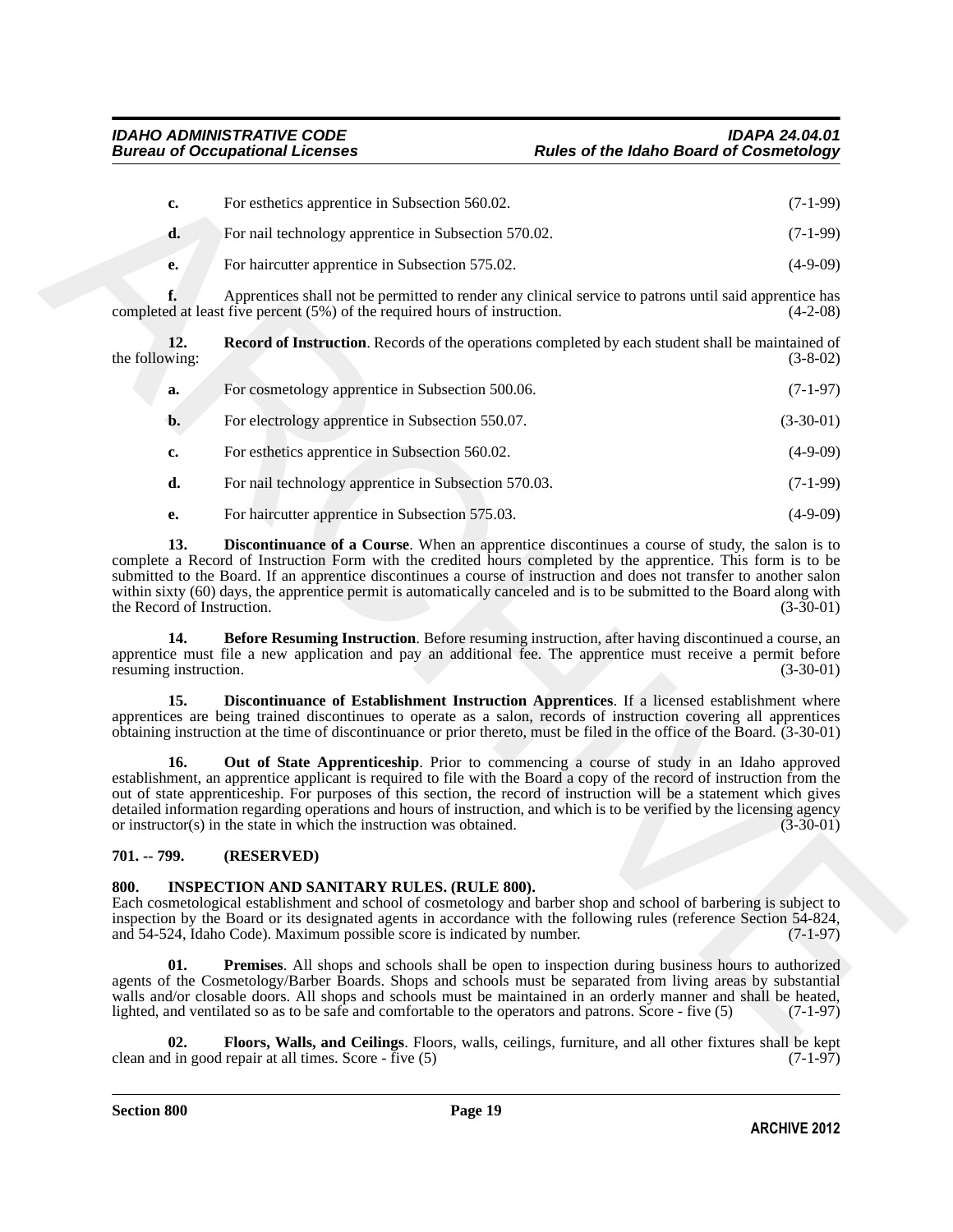<span id="page-19-6"></span>**03.** Instrument Cleaning. All instruments used by operators shall be thoroughly cleaned after each use and prior to storage and/or sanitation. Score - fifteen (15) (7-1-97)

<span id="page-19-7"></span>**04. Instrument Sanitation**. All instruments used by operators shall be sanitized after cleaning and prior to use on each patron, with a sanitizing agent registered by the Environmental Protection Agency as Hospital Grade or better. Every precaution shall be taken to prevent the transfer of disease-causing pathogens from person to person. Score - fifteen  $(15)$  (7-1-97)

<span id="page-19-12"></span>**05. Towels**. Clean towels shall be used for each patron. A clean paper or cloth neckband shall be used to provide a sanitary barrier which shall be maintained between each patron's neck and all multi-use capes. Paper towels and paper neckstrips shall be disposed of after one  $(1)$  use. Score - five  $(5)$   $(7-1-97)$ towels and paper neckstrips shall be disposed of after one (1) use. Score - five (5)

<span id="page-19-10"></span>**06. Storage of Equipment**. All instruments, towels, and linens shall be stored in clean, closed cabinets, drawers, and/or containers after they are cleaned and sanitized. Score - five (5) (7-1-97)

**07. Dispensers**. All solutions and/or compounds shall be clearly labeled, maintained, and dispensed in a sanitary manner. All single-use applicators shall be disposed of after one (1) use. Paraffins, waxes and all other solutions and/or compounds shall be maintained free of any foreign contaminants. Score - five (5) (7-1-99)

<span id="page-19-14"></span><span id="page-19-13"></span><span id="page-19-11"></span><span id="page-19-5"></span>**08.** Uniforms. All clothing worn by operators shall be clean and washable. Score - five (5) (7-1-97)

**09. Water Supply**. Water supplies shall be from an approved source. Sufficient basins with hot and cold running water, approved drainage systems, soap and single-use towels shall be conveniently located within the work area. Every operator and/or student shall wash their hands prior to providing service to any patron. Score - ten (10) (7-1-97)  $(10)$  (10)

**10. Toilet Facilities**. Clean, adequate and convenient toilet facilities, located and accessible from within the building where the shop or school is located, shall be available for use by operators and patrons. A basin with hot and cold running water, approved drainage systems, soap and single-use towels shall be provided within said facilities. Score - ten (10) (7-1-97) facilities. Score - ten  $(10)$ 

<span id="page-19-9"></span><span id="page-19-8"></span>**Safety**. Each shop and school shall have a clearly identifiable first-aid kit readily accessible on the premises. No animals are allowed in shops or schools except those animals trained to provide service to the physically impaired. Score - five (5) (7-1-97) physically impaired. Score - five  $(5)$ 

00. Instrument Cleaning, All instrument tieseling expansion shall be changedly cleaned after such that<br>
and priori unitseligent to the control of the control of the control of the control of the control of the control of **12. Licenses and Certificates**. All shops and schools must be licensed prior to their operation and must be under the direct supervision of a licensed operator. A current shop and/or school license, valid operator license(s) or permit(s), a copy of these rules, and a valid classification card shall be conspicuously displayed in the work area of each shop and/or school for the information of operators, Board agents, and the public in general. Score - fifteen (15) - fifteen (15) (7-1-97)

<span id="page-19-4"></span>**13. Classification of Shops and Schools**. Following an inspection, each shop and school will receive classification as follows:  $100\%$  -  $90\%$  = "A";  $89\%$  -  $80\%$  = "B";  $79\%$  and below = "C." The "C" classification denotes an unacceptable rating and improvements are required within thirty (30) days for continued operation.

(7-1-97)

### <span id="page-19-0"></span>**801. -- 814. (RESERVED)**

- <span id="page-19-3"></span><span id="page-19-2"></span><span id="page-19-1"></span>**815. DISCIPLINE (RULE 815).**
	- **01. Proposed Fines**.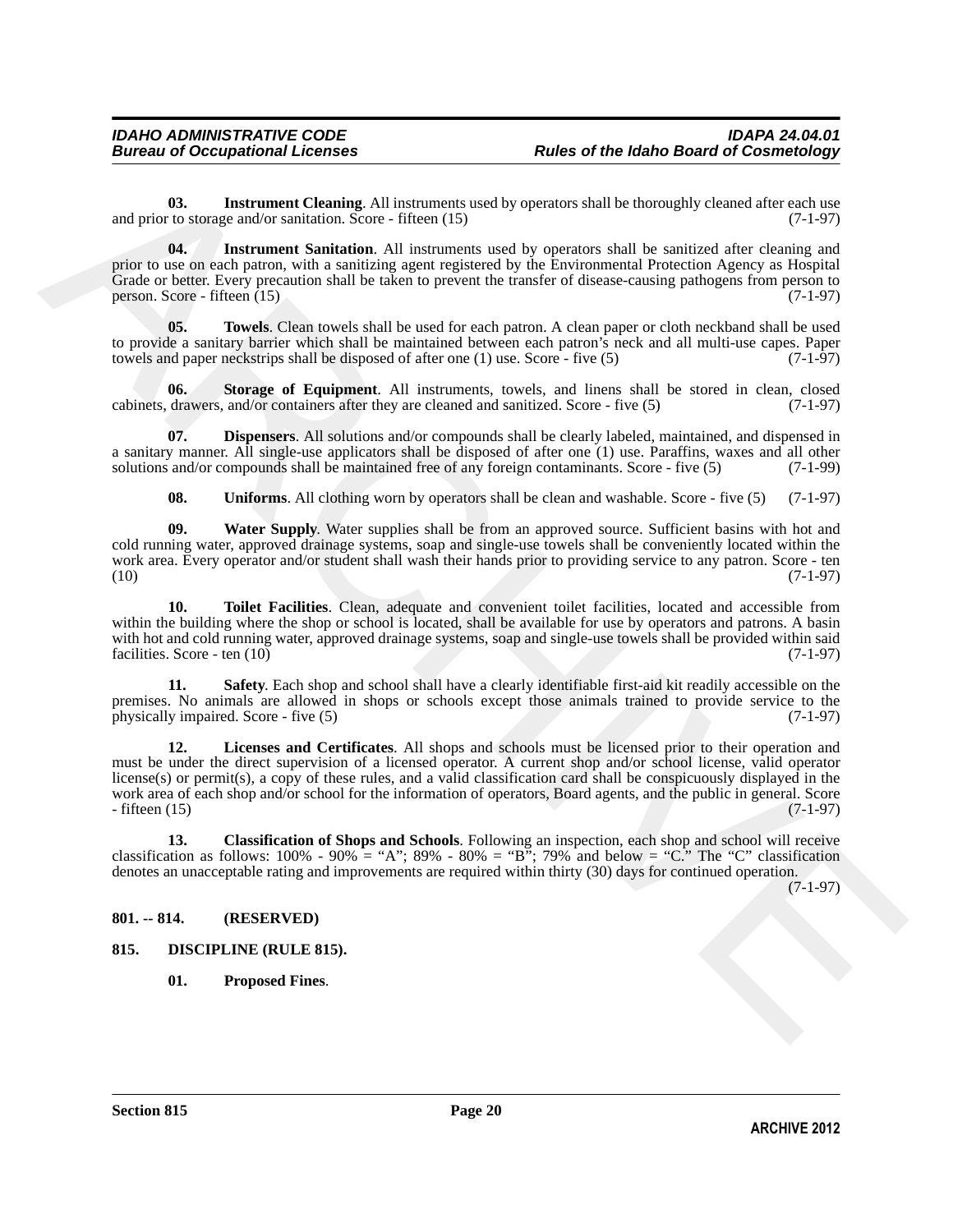| <b>VIOLATION</b>                                                                                                                                                                                                                                                                                                                                                                                                                                                                                                                                                                                                                                                                                                                                                                                                                                                                                                                                      | <b>MAXIMUM FINE</b><br>(each violation) |
|-------------------------------------------------------------------------------------------------------------------------------------------------------------------------------------------------------------------------------------------------------------------------------------------------------------------------------------------------------------------------------------------------------------------------------------------------------------------------------------------------------------------------------------------------------------------------------------------------------------------------------------------------------------------------------------------------------------------------------------------------------------------------------------------------------------------------------------------------------------------------------------------------------------------------------------------------------|-----------------------------------------|
| <b>Operating An Unlicensed Establishment/School.</b><br>Includes: Failure to obtain original license (includes change of ownership or<br>location);<br>Failure to renew license;                                                                                                                                                                                                                                                                                                                                                                                                                                                                                                                                                                                                                                                                                                                                                                      | \$500<br>\$250                          |
| <b>Unlicensed Practice.</b><br>Includes: Failure to renew license;<br>Practice beyond the scope of license/permit;<br>Practice with an altered license/permit.                                                                                                                                                                                                                                                                                                                                                                                                                                                                                                                                                                                                                                                                                                                                                                                        | \$250<br>\$250<br>\$1,000               |
| <b>Allowing Unlicensed Practice.</b><br>Includes: Owners, Employees, Renters/Leasees, Partners, Family Members,<br>Others.                                                                                                                                                                                                                                                                                                                                                                                                                                                                                                                                                                                                                                                                                                                                                                                                                            | \$1,000                                 |
| Practice In An Unlicensed Establishment.<br>Includes: Owners, Employees, Renters/Leasees, Partners, Family Members,<br>Others.                                                                                                                                                                                                                                                                                                                                                                                                                                                                                                                                                                                                                                                                                                                                                                                                                        | \$250                                   |
| Failing To Allow The Inspection Of An Establishment.<br>Includes: Failure to admit investigator during business hours;<br>Obstructing/hindering the inspection process;<br>Threatening or exerting physical harm to investigators;<br>Allowing acts of obstruction or harm to occur.                                                                                                                                                                                                                                                                                                                                                                                                                                                                                                                                                                                                                                                                  | \$1,000                                 |
| Failing To Correct Unacceptable Conditions Within 30 Days.<br>Includes: Failure to separate other business/living areas;<br>Failure to maintain floors, walls, ceilings in good repair;<br>Failure to adequately clean instruments;<br>Failure to adequately sanitize instruments;<br>Failure to use clean towels;<br>Failure to maintain sanitary barrier with multi-use capes;<br>Failure to appropriately store instruments/equipment;<br>Failure to appropriately maintain/dispense products;<br>Failure to wear clean washable clothing;<br>Failure to maintain approved water supply;<br>Failure to maintain approved toilet facilities;<br>Failure to wash hands prior to service;<br>Failure to provide first aid kits;<br>Failure to keep pets or birds out of establishment;<br>Failure to prevent fire or safety hazard;<br>Failure to conspicuously display required certificates;<br>Failure to conspicuously display required licenses. | \$250                                   |
|                                                                                                                                                                                                                                                                                                                                                                                                                                                                                                                                                                                                                                                                                                                                                                                                                                                                                                                                                       | $(7-1-99)$                              |

<span id="page-20-1"></span><span id="page-20-0"></span>**03. Costs and Fees in Disciplinary Proceeding**. The Board may order all licensed practitioners to pay the costs and fees incurred by the Board in the investigation or prosecution of the licensee for violation of Section 54- 816, Idaho Code. (7-1-99)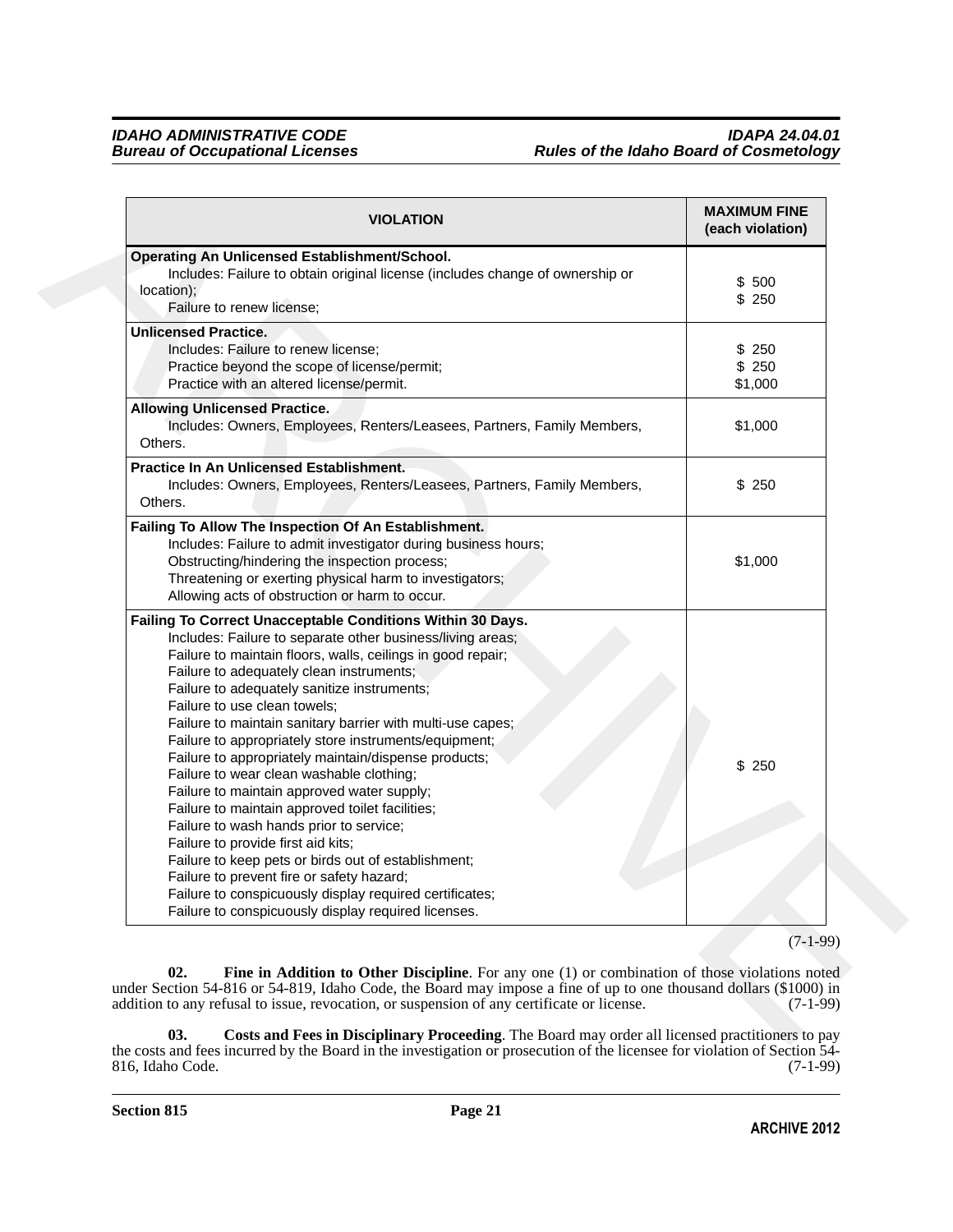### <span id="page-21-1"></span><span id="page-21-0"></span>**816. -- 825. (RESERVED)**

RA ... NES. (RESERVED)<br>
PARCHIVES (RESERVED)<br>
REGISTRO (RESERVED)<br>
REGISTRO (RESERVED)<br>
REGISTRO (RESERVED)<br>
REGISTRO (RESERVED) **826. RULE MAKING HISTORY PRIOR TO JULY 1, 1993. (RULE 826).** Rules as adopted April 21, 1992, Effective May 11, 1992, Reissued July 1, 1993. (7-1-97)

<span id="page-21-2"></span>**827. -- 999. (RESERVED)**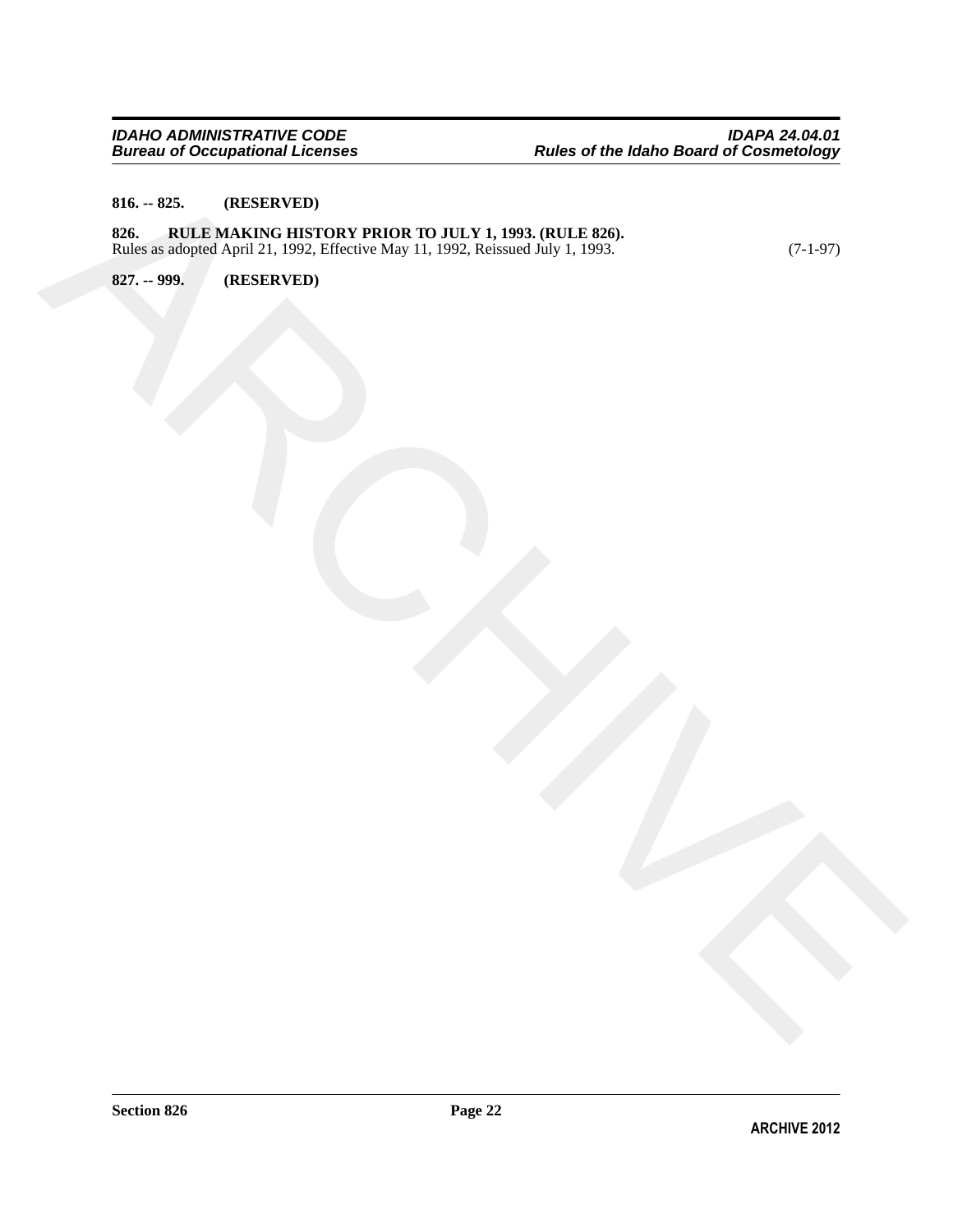## *Subject Index*

### **A**

Address Of The Idaho Board Of Cosmetology 3 Application & Fee For Permit To Practice, Demonstrate, Or Teach Cosmetology 6

### Applications

 6 Application for License by Examination 6 Applications Must be Complete to be Accepted 7 Examination 7 Lack of Activity 7 Out of State Applicants, Applications 7

### **B**

Board Qualifications - Procedures - Meetings - Policies 4 Board Meetings - Dates - Places 5 Board Member Qualifications 4

[A](#page-2-10)skben-Of The John School of The Marchigan School of The Marchigan School of The Marchigan School of The Marchigan School of The Marchigan School of The Marchigan School of The Marchigan School of The Marchigan School of **C** Cosmetological Establishment Changes In - Ownership - Location - Licensure Requirements 9 Addition of an Owner 9 Board Must Be Informed of All Changes 9 Change of Ownership or Location 9 Deletion of an Owner 9 License Status 9 Out of Business 9 Supervision in an Establishment 9 Transfer of Owner 9 Cosmetological School Changes In - Ownership - Location - Licensure Requirements 13 Addition of an Owner 14 Board Must be Informed of All Changes 13 Change of Ownership or Location 13 Deletion of an Owner 14 Cosmetology - Electrology, Esthetics, & Nail Technology Apprentice Training 18 Application for Apprentice 18 [Application Must Be Accompanied](#page-17-3)  by Proof of Meeting Educational

Requirements 18 Apprentice Permit 18 Before Resuming Instruction 19 Cosmetology Apprentices 18 Discontinuance of a Course 19 Discontinuance of Establishment Training Apprentice 19 Electrology Apprentices 18 Esthetics Apprentices 18 Filing Application 18 Nail Technology Apprentices 18 Out-of-State Apprenticeship 19 Prior to Beginning Instruction 18 Record of Instruction 19 Records Required 18 Submit Proof of Birth 18 Cosmetology Requirements For Licensure By Examination 10 Credit for Instruction 10 Filing of Record of Instruction 10 Hours Credit Toward Licensure 10

### **D**

Definitions, IDAPA 24.04.01 3 Board 3 Bureau 3 Certificate of Graduation 4 Chief 3 Current License 3 Endorsement Certification 4 Establishment 3 Examination 4 First-Aid Kit 4 Gender 3 Hospital Grade 4 Patron 4 Record of Instruction Rules 4 School 4 School of Electrology 4 Discipline 20 Costs & Fees in Disciplinary Proceeding 21 Fine in Addition to Other Discipline 21 Proposed Fines 20

### **E**

Electrology Requirements For Licensure By Examination 10 [Credit for Experience 10](#page-9-10) [Credit Given for Instruction 10](#page-9-11)

Filing of Record of Instruction 10 Establishing Equivalency In Lieu Of The Required High School Education 7 Degrees 7 Equivalent Test 7 GED Test 7 Esthetics Requirements For Licensure By Examination 10 Credit Given for Instruction 10 Filing of Record of Instruction 10 Hours Credit Toward Licensure 11 Six Month Allowance for Credit 11 Examinations - General 11 The Practical Examination 11 Written Examination 11

### **F**

Fees 5 Examination Fees 5 Fees Shall Not Be Prorated or Returnable 6 Original Permits, Licenses, & Annual Renewals 5

### **H**

Haircutter Requirements For Licensure By Examination 11 Credit Given for Instruction 11 Filing of Record of Instruction 11 Hours Credit Toward Licensure 11 Six Month Allowance for Credit 11

### **I**

Inspection & Sanitary Rules 19 Classification of Shops & Schools 20 Dispensers 20 Floors, Walls & Ceilings Instrument Cleaning 20 Instrument Sanitation 20 Licenses & Certificates 20 Premises 19 Safety 20 Storage of Equipment 20 [Toilet Facilities 20](#page-19-11)